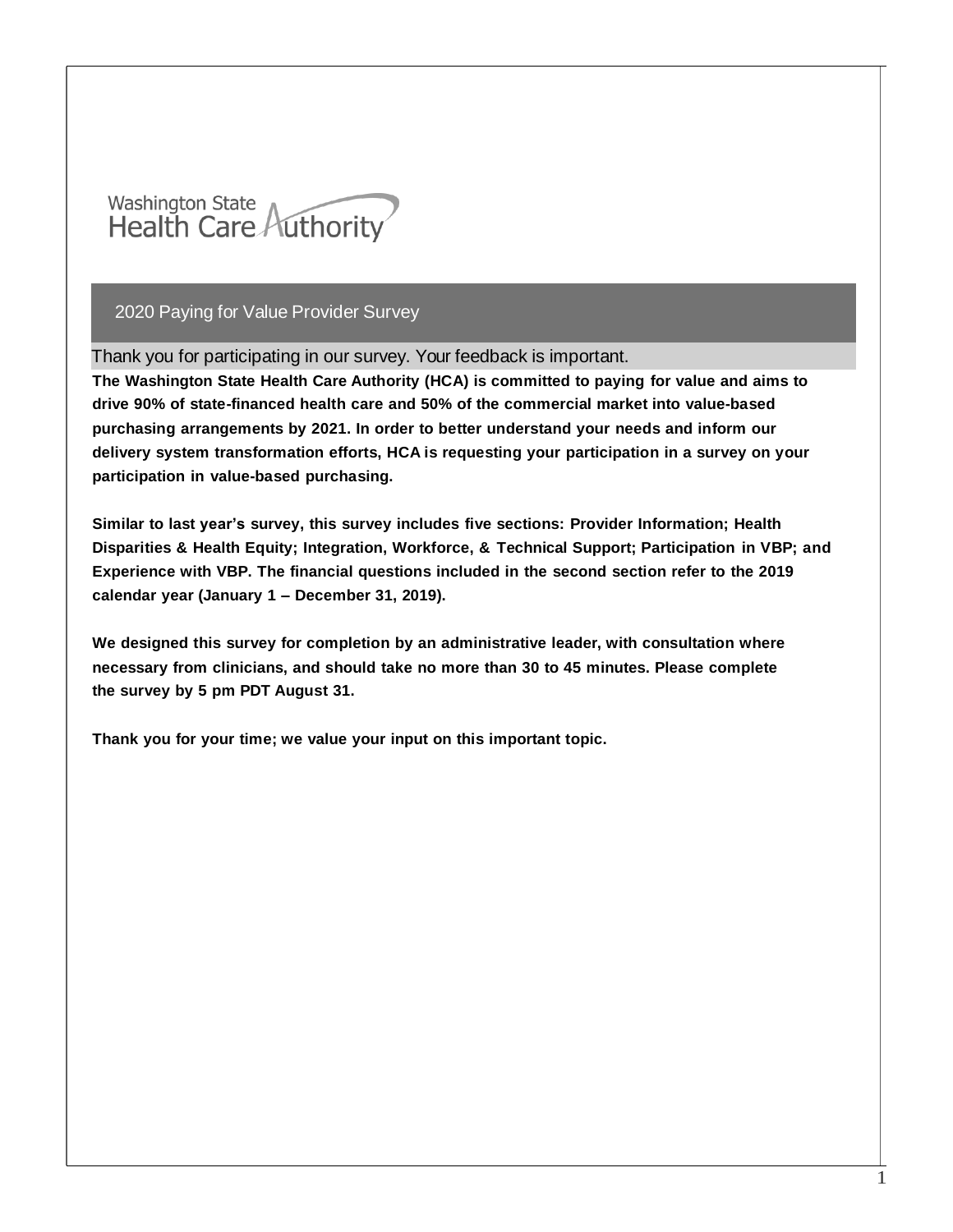

## Section One: Provider Information

|  |  |  |  |  |  |  | 1. What is the name of your organization? |
|--|--|--|--|--|--|--|-------------------------------------------|
|--|--|--|--|--|--|--|-------------------------------------------|

2. Which type(s) of provider organization most closely aligns with your organization? (Select all that apply)

| Not-for-profit                                        |
|-------------------------------------------------------|
| For-profit                                            |
| Single-provider practice                              |
| Multi-specialty practice                              |
| Independent, multi-provider single-specialty practice |
| Rural Health Clinic                                   |
| Federally Qualified Health Center                     |
| Critical Access Hospital                              |
| Hospital                                              |
| Clinically integrated network                         |
| Hospital owned or operated clinic/facility            |
| Inpatient clinic/facility                             |
| Outpatient clinic/facility                            |
| Behavioral health provider: mental health             |
| Behavioral health provider: substance use disorder    |
| Tribal health care provider                           |
| Other (please specify)                                |
|                                                       |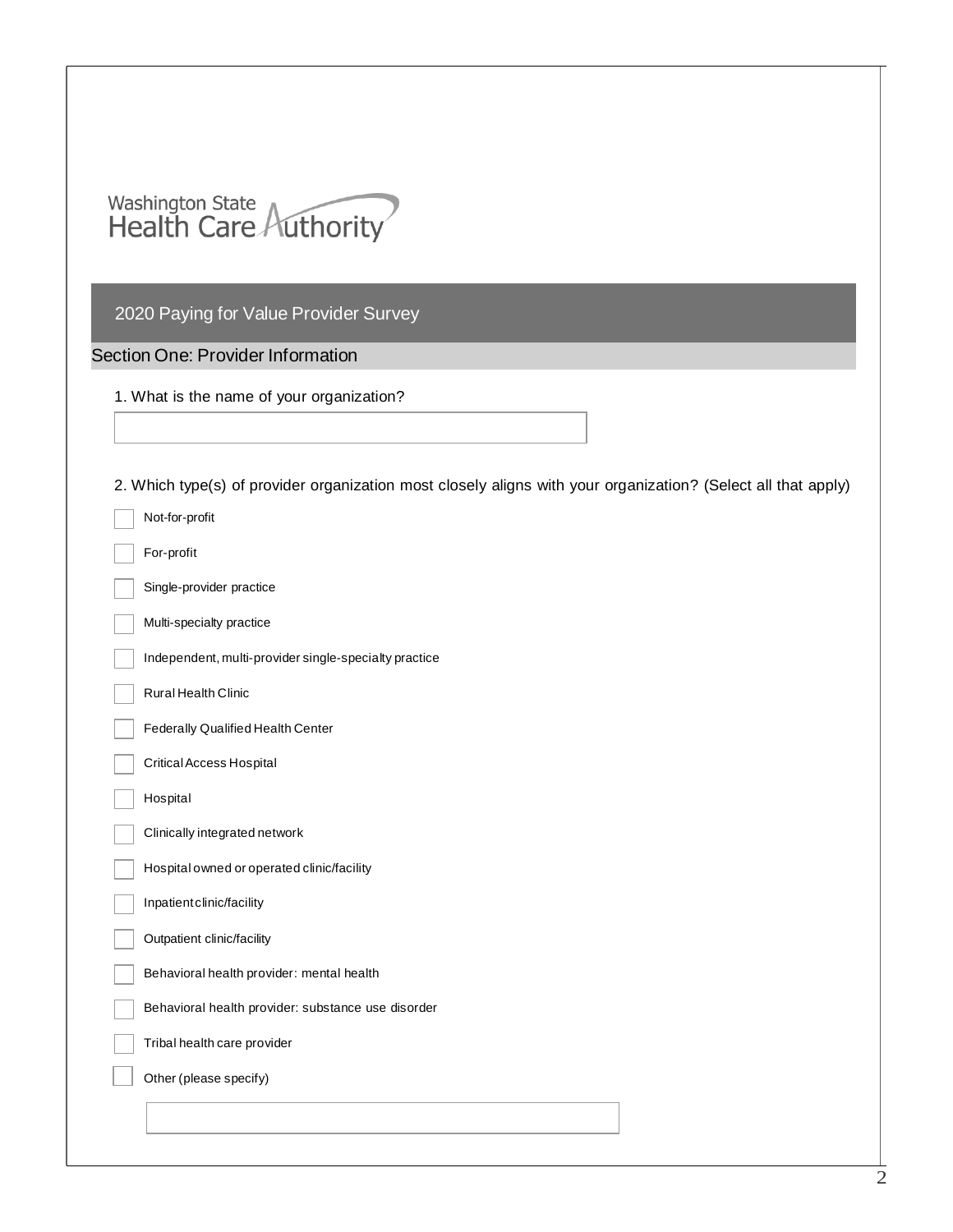|                                            | 3. How many individual clinician full-time equivalents (FTEs) does your organization employ? (i.e.,<br>how many individual clinician FTEs are represented by this survey response?) |
|--------------------------------------------|-------------------------------------------------------------------------------------------------------------------------------------------------------------------------------------|
| $0 - 5$                                    |                                                                                                                                                                                     |
| $6 - 20$                                   |                                                                                                                                                                                     |
| $21 - 50$                                  |                                                                                                                                                                                     |
| $51 - 100$                                 |                                                                                                                                                                                     |
| $101 - 500$                                |                                                                                                                                                                                     |
| $501 - 1000$                               |                                                                                                                                                                                     |
| $1001 +$                                   |                                                                                                                                                                                     |
| 4. What is the size of your patient panel? |                                                                                                                                                                                     |
| $1 - 50$                                   | $501 - 1000$                                                                                                                                                                        |
| $51 - 100$                                 | $1001 - 3000$                                                                                                                                                                       |
| 101-250                                    | $3000+$                                                                                                                                                                             |
| 251 - 500                                  |                                                                                                                                                                                     |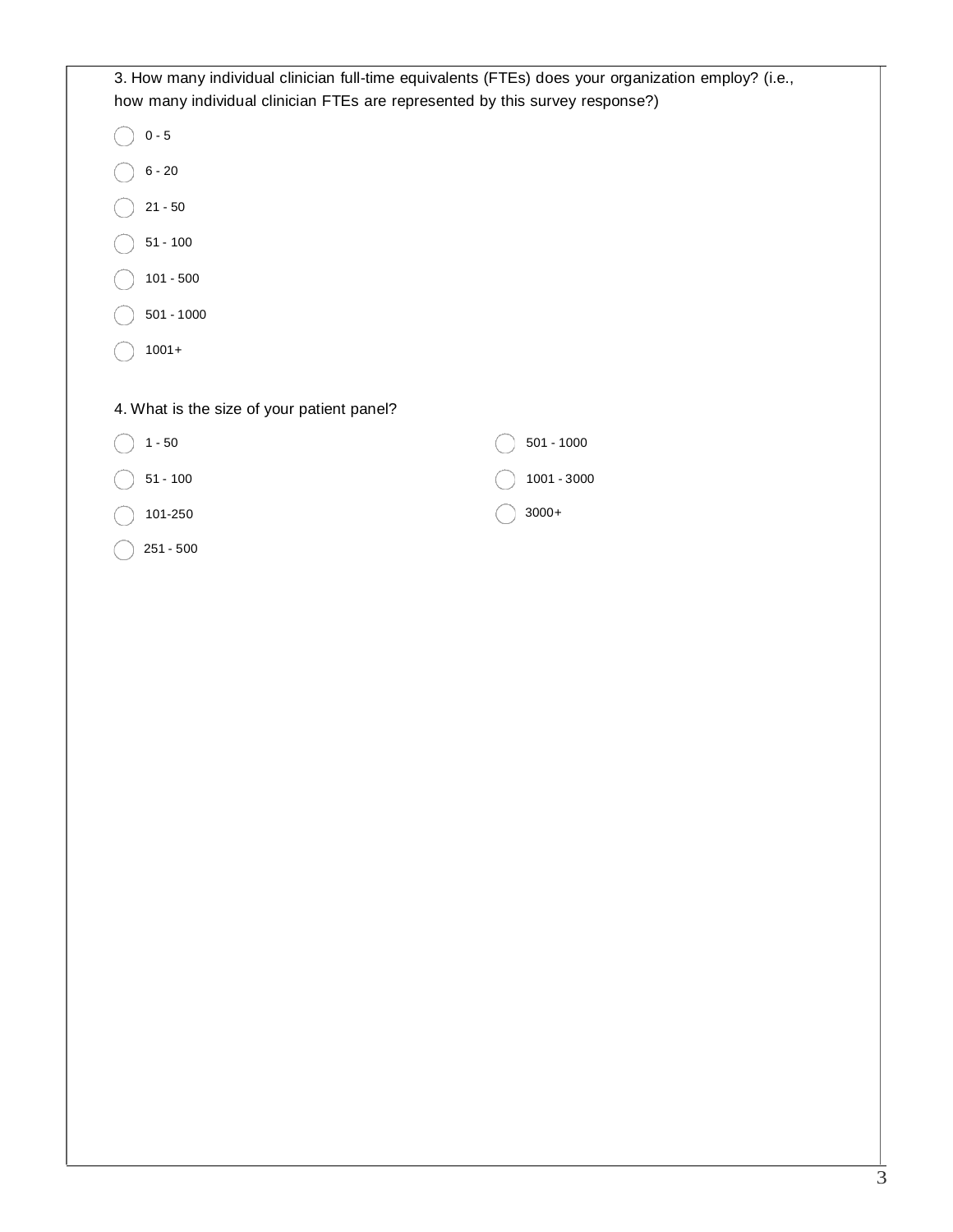| 5. In which counties does your organization have site locations? (Select all that apply) |              |  |  |  |
|------------------------------------------------------------------------------------------|--------------|--|--|--|
| Adams                                                                                    | Lewis        |  |  |  |
| Asotin                                                                                   | Lincoln      |  |  |  |
| Benton                                                                                   | Mason        |  |  |  |
| Chelan                                                                                   | Okanogan     |  |  |  |
| Clallam                                                                                  | Pacific      |  |  |  |
| Clark                                                                                    | Pend Oreille |  |  |  |
| Columbia                                                                                 | Pierce       |  |  |  |
| Cowlitz                                                                                  | San Juan     |  |  |  |
| Douglas                                                                                  | Skagit       |  |  |  |
| Ferry                                                                                    | Skamania     |  |  |  |
| Franklin                                                                                 | Snohomish    |  |  |  |
| Garfield                                                                                 | Spokane      |  |  |  |
| Grant                                                                                    | Stevens      |  |  |  |
| Grays Harbor                                                                             | Thurston     |  |  |  |
| Island                                                                                   | Wahkiakum    |  |  |  |
| Jefferson                                                                                | Walla Walla  |  |  |  |
| King                                                                                     | Whatcom      |  |  |  |
| Kitsap                                                                                   | Whitman      |  |  |  |
| Kittitas                                                                                 | Yakima       |  |  |  |
| Klickitat                                                                                |              |  |  |  |
|                                                                                          |              |  |  |  |
|                                                                                          |              |  |  |  |
| 6. Has your organization achieved Patient Centered Medical Home (PCMH) certification?    |              |  |  |  |
| Yes                                                                                      |              |  |  |  |
| $\mathsf{No}$                                                                            |              |  |  |  |
| No, but pursuing certifications                                                          |              |  |  |  |
| No, but we follow a PCMH culture                                                         |              |  |  |  |
|                                                                                          |              |  |  |  |
|                                                                                          |              |  |  |  |
|                                                                                          |              |  |  |  |
|                                                                                          |              |  |  |  |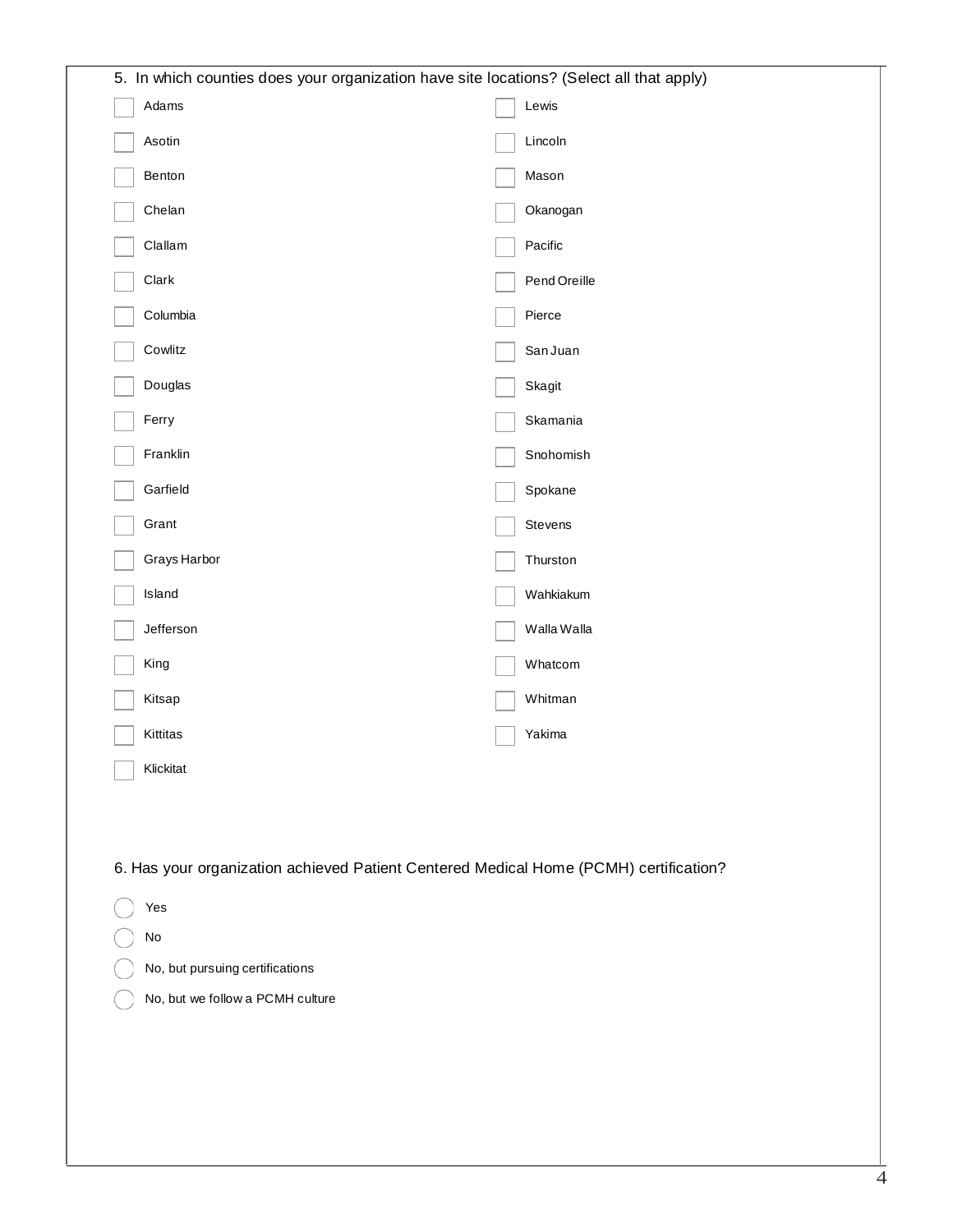| ACH project plans, governance structure, or regular meetings)? |                             |
|----------------------------------------------------------------|-----------------------------|
| Better Health Together                                         | North Sound ACH             |
| Cascade Pacific Action Alliance                                | Olympic Community of Health |
| Greater Columbia ACH                                           | Pierce County ACH           |
| HealthierHere                                                  | SWACH                       |
| North Central ACH                                              |                             |
|                                                                |                             |
|                                                                |                             |
|                                                                |                             |
|                                                                |                             |
|                                                                |                             |
|                                                                |                             |
|                                                                |                             |
|                                                                |                             |
|                                                                |                             |
|                                                                |                             |
|                                                                |                             |
|                                                                |                             |
|                                                                |                             |
|                                                                |                             |
|                                                                |                             |
|                                                                |                             |
|                                                                |                             |
|                                                                |                             |
|                                                                |                             |
|                                                                |                             |
|                                                                |                             |
|                                                                |                             |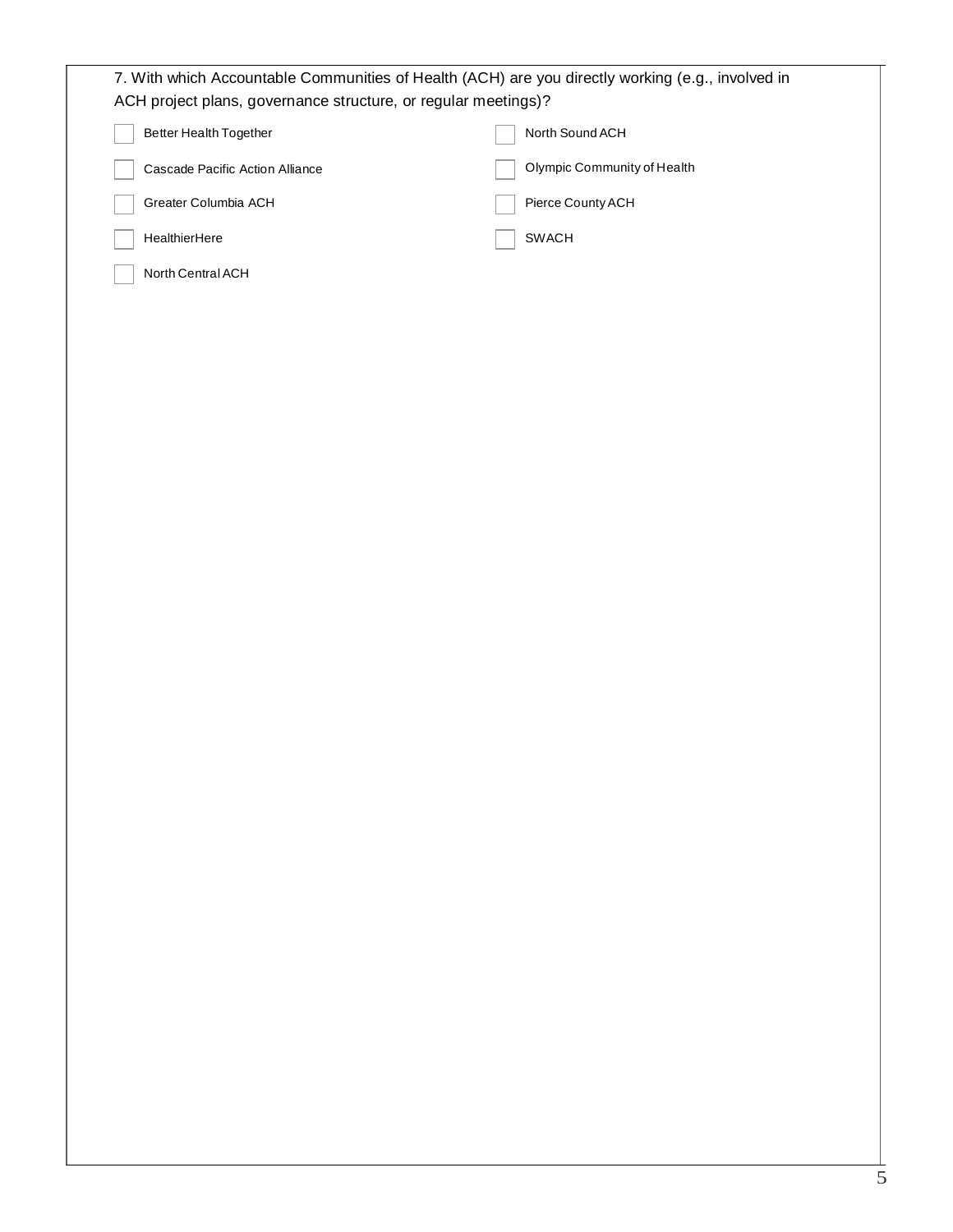

Section Two: Health Disparities & Health Equity

8. Addressing health disparities is critical to improving health equity. Does your organization *collect* the following patient data? Select all that apply

| Race                                                          |
|---------------------------------------------------------------|
| Ethnicity                                                     |
| Language                                                      |
| Other (e.g., disability, sexual orientation, gender identity) |
|                                                               |

9. Does your organization *assess performance* (e.g., HEDIS/CAHPS) based on the following data? Select all that apply

| Race                                                          |
|---------------------------------------------------------------|
| Ethnicity                                                     |
| Language                                                      |
| Other (e.g., disability, sexual orientation, gender identity) |

10. Has your organization *implemented any programs* to address health disparities by race, ethnicity, and/or language? If yes, please describe the program or initiative. If not, please describe how your organization plans to address health disparities, if at all.

Yes

No, but we address other aspects of health disparities (e.g., income, housing status)

No

Description of program or initiative and/or plans to implement a new program or initiative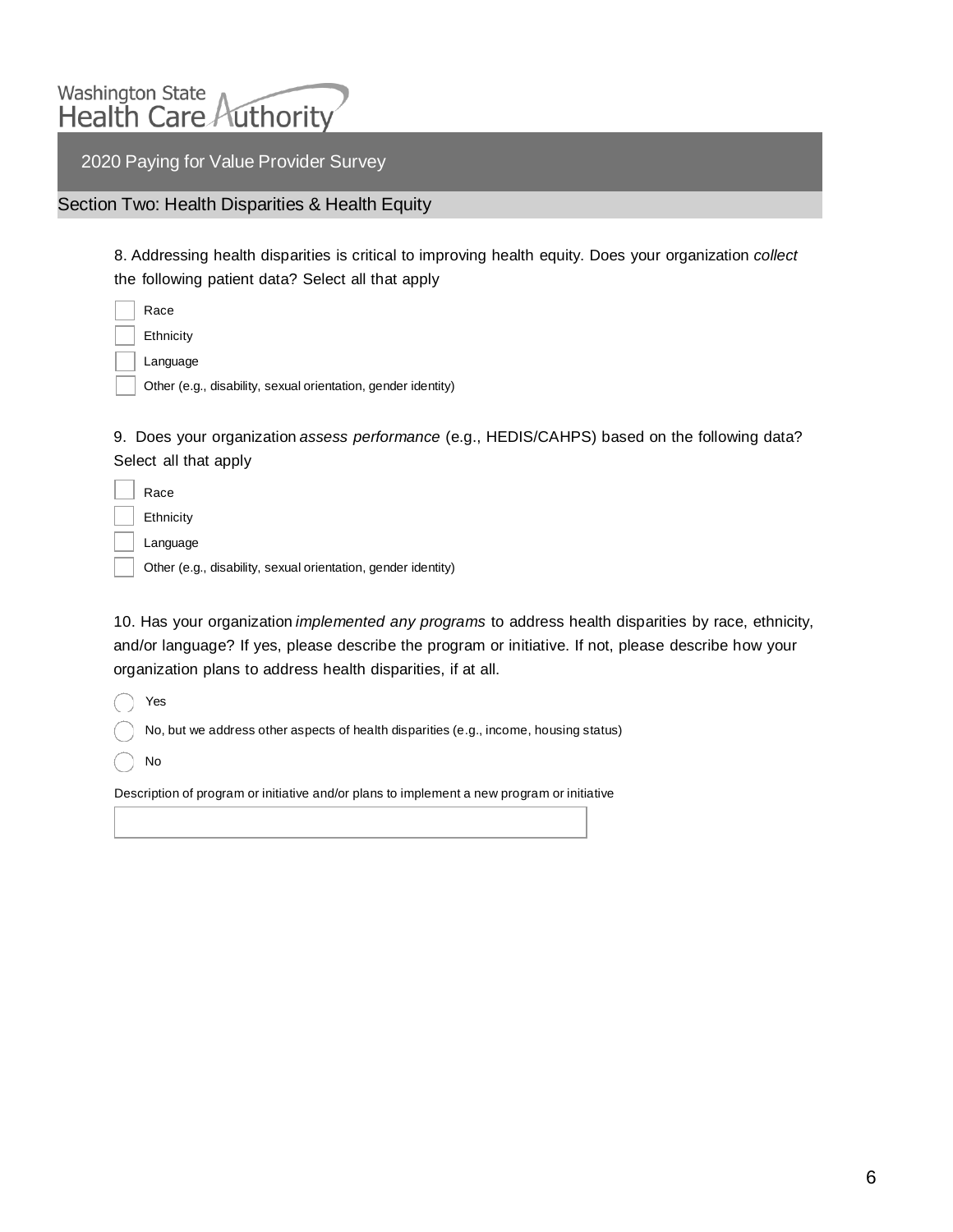# Washington State<br>Health Care Authority

## 2019 Paying for Value Provider Survey

## Section Three: Integration, Workforce, & Technical Support

#### SAMHSA's Six Levels of [Collaboration/Integration](https://www.integration.samhsa.gov/integrated-care-models/CIHS_Framework_Final_charts.pdf)

#### Table 1. Six Levels of Collaboration/Integration (Core Descriptions)

|                                                                                                                                                                                                                                                     | <b>COORDINATED</b><br><b>KEY ELEMENT: COMMUNICATION</b>                                                                                                                                                                                   | <b>CO-LOCATED</b>                                                                                                                                                                                                                                                                                                            | <b>KEY ELEMENT: PHYSICAL PROXIMITY</b>                                                                                                                                                                                                                                                                                                              | <b>INTEGRATED</b><br><b>KEY ELEMENT: PRACTICE CHANGE</b>                                                                                                                                                                                                                                                                                                            |                                                                                                                                                                                                                                                                                                                                                                          |
|-----------------------------------------------------------------------------------------------------------------------------------------------------------------------------------------------------------------------------------------------------|-------------------------------------------------------------------------------------------------------------------------------------------------------------------------------------------------------------------------------------------|------------------------------------------------------------------------------------------------------------------------------------------------------------------------------------------------------------------------------------------------------------------------------------------------------------------------------|-----------------------------------------------------------------------------------------------------------------------------------------------------------------------------------------------------------------------------------------------------------------------------------------------------------------------------------------------------|---------------------------------------------------------------------------------------------------------------------------------------------------------------------------------------------------------------------------------------------------------------------------------------------------------------------------------------------------------------------|--------------------------------------------------------------------------------------------------------------------------------------------------------------------------------------------------------------------------------------------------------------------------------------------------------------------------------------------------------------------------|
| LEVEL 2<br>LEVEL 1<br><b>Basic Collaboration</b><br><b>Minimal Collaboration</b><br>at a Distance                                                                                                                                                   |                                                                                                                                                                                                                                           | LEVEL 3<br><b>Basic Collaboration</b><br>Onsite                                                                                                                                                                                                                                                                              | LEVEL 4<br><b>Close Collaboration</b><br>Onsite with Some<br><b>System Integration</b>                                                                                                                                                                                                                                                              | LEVEL 5<br><b>Close Collaboration</b><br>Approaching<br>an Integrated Practice                                                                                                                                                                                                                                                                                      | LEVEL 6<br><b>Full Collaboration in</b><br>a Transformed/Merged<br><b>Integrated Practice</b>                                                                                                                                                                                                                                                                            |
|                                                                                                                                                                                                                                                     |                                                                                                                                                                                                                                           | Behavioral health, primary care and other healthcare providers work:                                                                                                                                                                                                                                                         |                                                                                                                                                                                                                                                                                                                                                     |                                                                                                                                                                                                                                                                                                                                                                     |                                                                                                                                                                                                                                                                                                                                                                          |
| In separate facilities.<br>where they:                                                                                                                                                                                                              | In separate facilities.<br>where they:                                                                                                                                                                                                    | In same facility not<br>necessarily same offices,<br>where they:                                                                                                                                                                                                                                                             | In same space within the<br>same facility, where they:                                                                                                                                                                                                                                                                                              | In same space within<br>the same facility (some<br>shared space), where<br>they:                                                                                                                                                                                                                                                                                    | In same space within the<br>same facility, sharing all<br>practice space, where<br>they:                                                                                                                                                                                                                                                                                 |
| >> Have separate systems<br>▶ Communicate about cases<br>only rarely and under<br>compelling circumstances<br>>> Communicate, driven by<br>provider need<br>>> May never meet in person<br>>> Have limited understand-<br>ing of each other's roles | >> Have separate systems<br>> Communicate periodically<br>about shared patients<br>>> Communicate, driven by<br>specific patient issues<br>>> May meet as part of larger<br>community<br>>> Appreciate each other's<br>roles as resources | >> Have separate systems<br>> Communicate regularly<br>about shared patients, by<br>phone or e-mail<br>>> Collaborate, driven by<br>need for each other's<br>services and more reliable<br>referral<br>▶ Meet occasionally to<br>discuss cases due to close<br>proximity<br>>> Feel part of a larger yet<br>ill-defined team | >> Share some systems, like<br>scheduling or medical<br>records<br>>> Communicate in person<br>as needed<br>>> Collaborate, driven by<br>need for consultation and<br>coordinated plans for<br>difficult patients<br>>> Have regular face-to-face<br>interactions about some<br>patients<br>▶ Have a basic<br>understanding of roles<br>and culture | >> Actively seek system<br>solutions together or<br>develop work-a-rounds<br>> Communicate frequently<br>in person<br>>> Collaborate, driven by<br>desire to be a member of<br>the care team<br>▶ Have regular team<br>meetings to discuss overall<br>patient care and specific<br>patient issues<br>>> Have an in-depth un-<br>derstanding of roles and<br>culture | > Have resolved most or all<br>system issues, functioning<br>as one integrated system<br>De Communicate consistently<br>at the system, team and<br>individual levels<br>> Collaborate, driven by<br>shared concept of team<br>care<br>>> Have formal and informal<br>meetings to support<br>integrated model of care<br>>> Have roles and cultures<br>that blur or blend |

Heath B, Wise Romero P, and Reynolds K. A Review and Proposed Standard Framework for Levels of Integrated Healthcare. Washington, D.C.SAMHSA-HRSA Center for Integrated Health Solutions. March 2013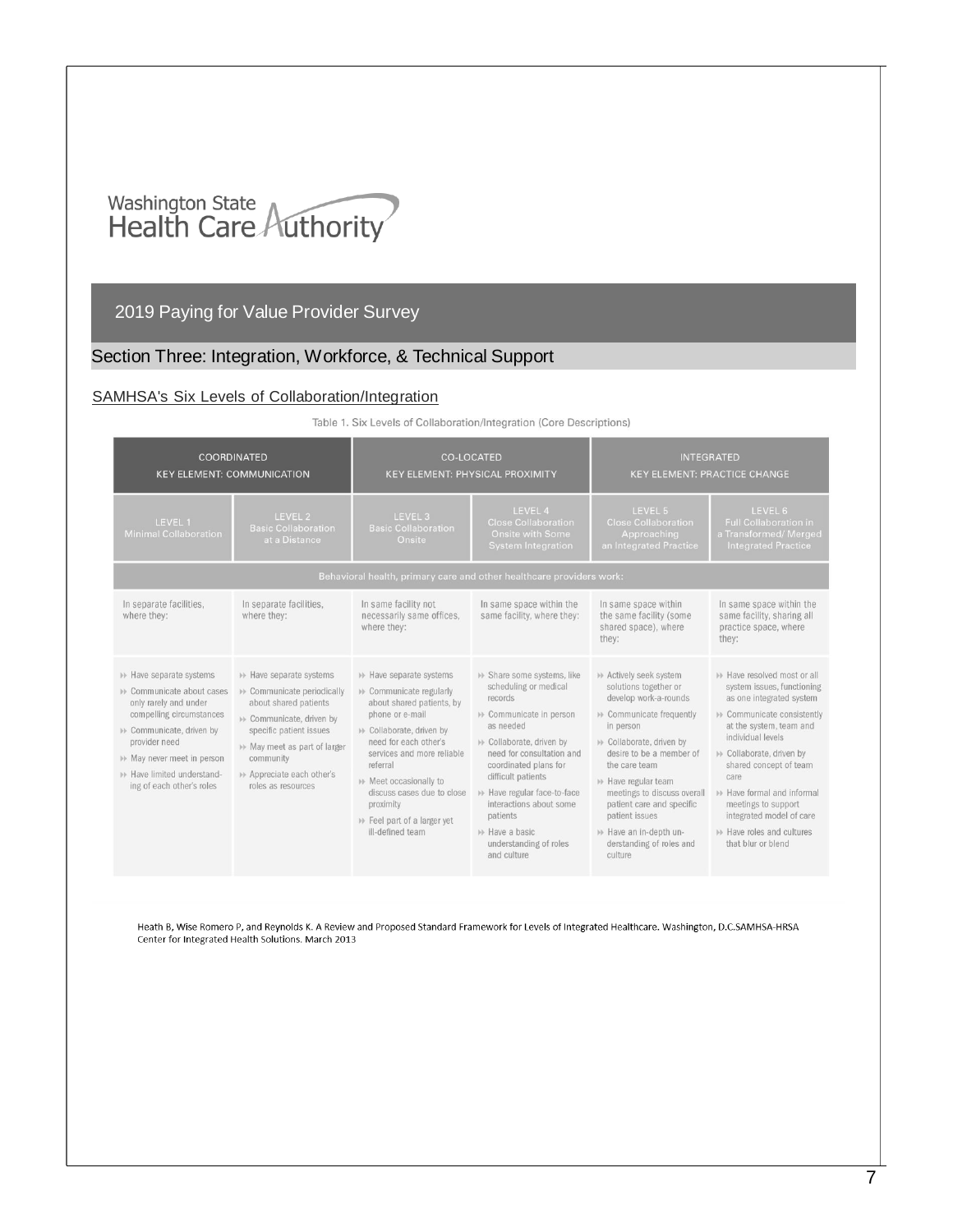| 11. Integration: within which level of SAMHSA's "Six Levels of Collaboration/Integration" would you<br>place your organization?<br>Level 1: Minimal Collaboration<br>Level 4: Close Collaboration Onsite with Some System<br>Integration<br>Level 2: Basic Collaboration at a Distance<br>Level 5: Close Collaboration Approaching an Integrated<br>Level 3: Basic Collaboration Onsite<br>Practice<br>Level 6: Full Collaboration in a Transformed/Merged<br>Integrated Practice<br>12. Integration: does your organization expect or plan to move to a higher levelon SAMHSA's "Six<br>Levels of Collaboration/Integration" in the next year?<br>Yes<br>No<br>13. Has your organization sought alignment with the Dr. Robert Bree Collaborative's recommendations<br>for behavioral health integration?<br>Yes<br>No<br>14. On which elements are you closely aligning with the Bree Recommendations for specifications<br>and operational details?<br>Integrated Care Team<br><b>Based Care</b><br>Patient Access to Behavioral Health as a Routine Part of<br><b>Evidence-Based Treatments</b><br>Care<br>Accessibility and Sharing of Patient Information<br>Patient Involvement in Care<br>Practice Access to Psychiatric Services<br>Data for Quality Improvement<br>15. Has your organization completed the MeHAF self-assessment?<br>Yes<br>No<br>16. If your organization has completed the MeHAF self-assessment, what was the score from the<br>most recent assessment? |                                                          |
|-------------------------------------------------------------------------------------------------------------------------------------------------------------------------------------------------------------------------------------------------------------------------------------------------------------------------------------------------------------------------------------------------------------------------------------------------------------------------------------------------------------------------------------------------------------------------------------------------------------------------------------------------------------------------------------------------------------------------------------------------------------------------------------------------------------------------------------------------------------------------------------------------------------------------------------------------------------------------------------------------------------------------------------------------------------------------------------------------------------------------------------------------------------------------------------------------------------------------------------------------------------------------------------------------------------------------------------------------------------------------------------------------------------------------------------------------------------------------------------|----------------------------------------------------------|
|                                                                                                                                                                                                                                                                                                                                                                                                                                                                                                                                                                                                                                                                                                                                                                                                                                                                                                                                                                                                                                                                                                                                                                                                                                                                                                                                                                                                                                                                                     |                                                          |
|                                                                                                                                                                                                                                                                                                                                                                                                                                                                                                                                                                                                                                                                                                                                                                                                                                                                                                                                                                                                                                                                                                                                                                                                                                                                                                                                                                                                                                                                                     |                                                          |
|                                                                                                                                                                                                                                                                                                                                                                                                                                                                                                                                                                                                                                                                                                                                                                                                                                                                                                                                                                                                                                                                                                                                                                                                                                                                                                                                                                                                                                                                                     |                                                          |
|                                                                                                                                                                                                                                                                                                                                                                                                                                                                                                                                                                                                                                                                                                                                                                                                                                                                                                                                                                                                                                                                                                                                                                                                                                                                                                                                                                                                                                                                                     |                                                          |
|                                                                                                                                                                                                                                                                                                                                                                                                                                                                                                                                                                                                                                                                                                                                                                                                                                                                                                                                                                                                                                                                                                                                                                                                                                                                                                                                                                                                                                                                                     | Operational Systems and Workflows to Support Population- |
|                                                                                                                                                                                                                                                                                                                                                                                                                                                                                                                                                                                                                                                                                                                                                                                                                                                                                                                                                                                                                                                                                                                                                                                                                                                                                                                                                                                                                                                                                     |                                                          |
|                                                                                                                                                                                                                                                                                                                                                                                                                                                                                                                                                                                                                                                                                                                                                                                                                                                                                                                                                                                                                                                                                                                                                                                                                                                                                                                                                                                                                                                                                     |                                                          |
|                                                                                                                                                                                                                                                                                                                                                                                                                                                                                                                                                                                                                                                                                                                                                                                                                                                                                                                                                                                                                                                                                                                                                                                                                                                                                                                                                                                                                                                                                     |                                                          |
|                                                                                                                                                                                                                                                                                                                                                                                                                                                                                                                                                                                                                                                                                                                                                                                                                                                                                                                                                                                                                                                                                                                                                                                                                                                                                                                                                                                                                                                                                     |                                                          |
|                                                                                                                                                                                                                                                                                                                                                                                                                                                                                                                                                                                                                                                                                                                                                                                                                                                                                                                                                                                                                                                                                                                                                                                                                                                                                                                                                                                                                                                                                     |                                                          |
|                                                                                                                                                                                                                                                                                                                                                                                                                                                                                                                                                                                                                                                                                                                                                                                                                                                                                                                                                                                                                                                                                                                                                                                                                                                                                                                                                                                                                                                                                     |                                                          |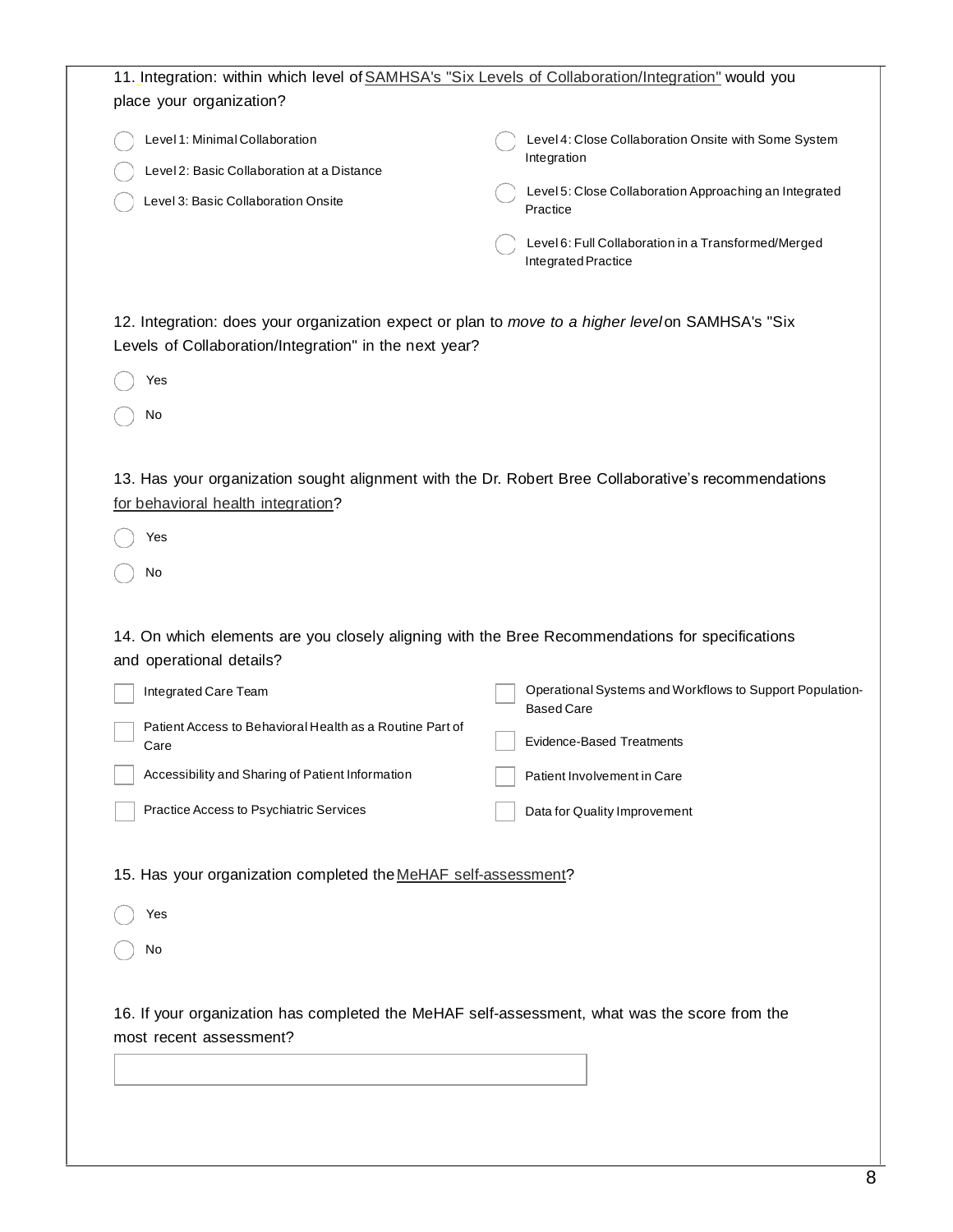| Yes - participate in Healthier Washington Collaboration Portal, AIMS Center programs or ACH activities<br>Yes - participating in transformation and training opportunities through consulting or organizational resources<br>No - not participating in formal program<br>May be participating in conferences, webinars or other self-learning programs or interested in learning how to access<br>training or support<br>Value-based reimbursement<br>Behavioral/physical health integration<br>Practice transformation<br>HIT/HIE planning, implementation, and/or reporting<br>Value-based reimbursement<br>Behavioral/physical health integration<br>Practice transformation<br>HIT/HIE planning, implementation, and/or reporting<br>Other technical support needs: | 17. Workforce: is your organization participating in activities to prepare for integrated physical and<br>behavioral health care, team-based care and population management?<br>18. Technical Support: What type of technical support has your organization received? Select all that apply<br>19. Technical Support: What type of technical support would be most helpful to your organization?<br>Please describe other technical support needs, if applicable. |  |
|-------------------------------------------------------------------------------------------------------------------------------------------------------------------------------------------------------------------------------------------------------------------------------------------------------------------------------------------------------------------------------------------------------------------------------------------------------------------------------------------------------------------------------------------------------------------------------------------------------------------------------------------------------------------------------------------------------------------------------------------------------------------------|-------------------------------------------------------------------------------------------------------------------------------------------------------------------------------------------------------------------------------------------------------------------------------------------------------------------------------------------------------------------------------------------------------------------------------------------------------------------|--|
|                                                                                                                                                                                                                                                                                                                                                                                                                                                                                                                                                                                                                                                                                                                                                                         |                                                                                                                                                                                                                                                                                                                                                                                                                                                                   |  |
|                                                                                                                                                                                                                                                                                                                                                                                                                                                                                                                                                                                                                                                                                                                                                                         |                                                                                                                                                                                                                                                                                                                                                                                                                                                                   |  |
|                                                                                                                                                                                                                                                                                                                                                                                                                                                                                                                                                                                                                                                                                                                                                                         |                                                                                                                                                                                                                                                                                                                                                                                                                                                                   |  |
|                                                                                                                                                                                                                                                                                                                                                                                                                                                                                                                                                                                                                                                                                                                                                                         |                                                                                                                                                                                                                                                                                                                                                                                                                                                                   |  |
|                                                                                                                                                                                                                                                                                                                                                                                                                                                                                                                                                                                                                                                                                                                                                                         |                                                                                                                                                                                                                                                                                                                                                                                                                                                                   |  |
|                                                                                                                                                                                                                                                                                                                                                                                                                                                                                                                                                                                                                                                                                                                                                                         |                                                                                                                                                                                                                                                                                                                                                                                                                                                                   |  |
|                                                                                                                                                                                                                                                                                                                                                                                                                                                                                                                                                                                                                                                                                                                                                                         |                                                                                                                                                                                                                                                                                                                                                                                                                                                                   |  |
|                                                                                                                                                                                                                                                                                                                                                                                                                                                                                                                                                                                                                                                                                                                                                                         |                                                                                                                                                                                                                                                                                                                                                                                                                                                                   |  |
|                                                                                                                                                                                                                                                                                                                                                                                                                                                                                                                                                                                                                                                                                                                                                                         |                                                                                                                                                                                                                                                                                                                                                                                                                                                                   |  |
|                                                                                                                                                                                                                                                                                                                                                                                                                                                                                                                                                                                                                                                                                                                                                                         |                                                                                                                                                                                                                                                                                                                                                                                                                                                                   |  |
|                                                                                                                                                                                                                                                                                                                                                                                                                                                                                                                                                                                                                                                                                                                                                                         |                                                                                                                                                                                                                                                                                                                                                                                                                                                                   |  |
|                                                                                                                                                                                                                                                                                                                                                                                                                                                                                                                                                                                                                                                                                                                                                                         |                                                                                                                                                                                                                                                                                                                                                                                                                                                                   |  |
|                                                                                                                                                                                                                                                                                                                                                                                                                                                                                                                                                                                                                                                                                                                                                                         |                                                                                                                                                                                                                                                                                                                                                                                                                                                                   |  |
|                                                                                                                                                                                                                                                                                                                                                                                                                                                                                                                                                                                                                                                                                                                                                                         |                                                                                                                                                                                                                                                                                                                                                                                                                                                                   |  |
|                                                                                                                                                                                                                                                                                                                                                                                                                                                                                                                                                                                                                                                                                                                                                                         |                                                                                                                                                                                                                                                                                                                                                                                                                                                                   |  |
|                                                                                                                                                                                                                                                                                                                                                                                                                                                                                                                                                                                                                                                                                                                                                                         |                                                                                                                                                                                                                                                                                                                                                                                                                                                                   |  |
|                                                                                                                                                                                                                                                                                                                                                                                                                                                                                                                                                                                                                                                                                                                                                                         |                                                                                                                                                                                                                                                                                                                                                                                                                                                                   |  |
|                                                                                                                                                                                                                                                                                                                                                                                                                                                                                                                                                                                                                                                                                                                                                                         |                                                                                                                                                                                                                                                                                                                                                                                                                                                                   |  |
|                                                                                                                                                                                                                                                                                                                                                                                                                                                                                                                                                                                                                                                                                                                                                                         |                                                                                                                                                                                                                                                                                                                                                                                                                                                                   |  |
|                                                                                                                                                                                                                                                                                                                                                                                                                                                                                                                                                                                                                                                                                                                                                                         |                                                                                                                                                                                                                                                                                                                                                                                                                                                                   |  |
|                                                                                                                                                                                                                                                                                                                                                                                                                                                                                                                                                                                                                                                                                                                                                                         |                                                                                                                                                                                                                                                                                                                                                                                                                                                                   |  |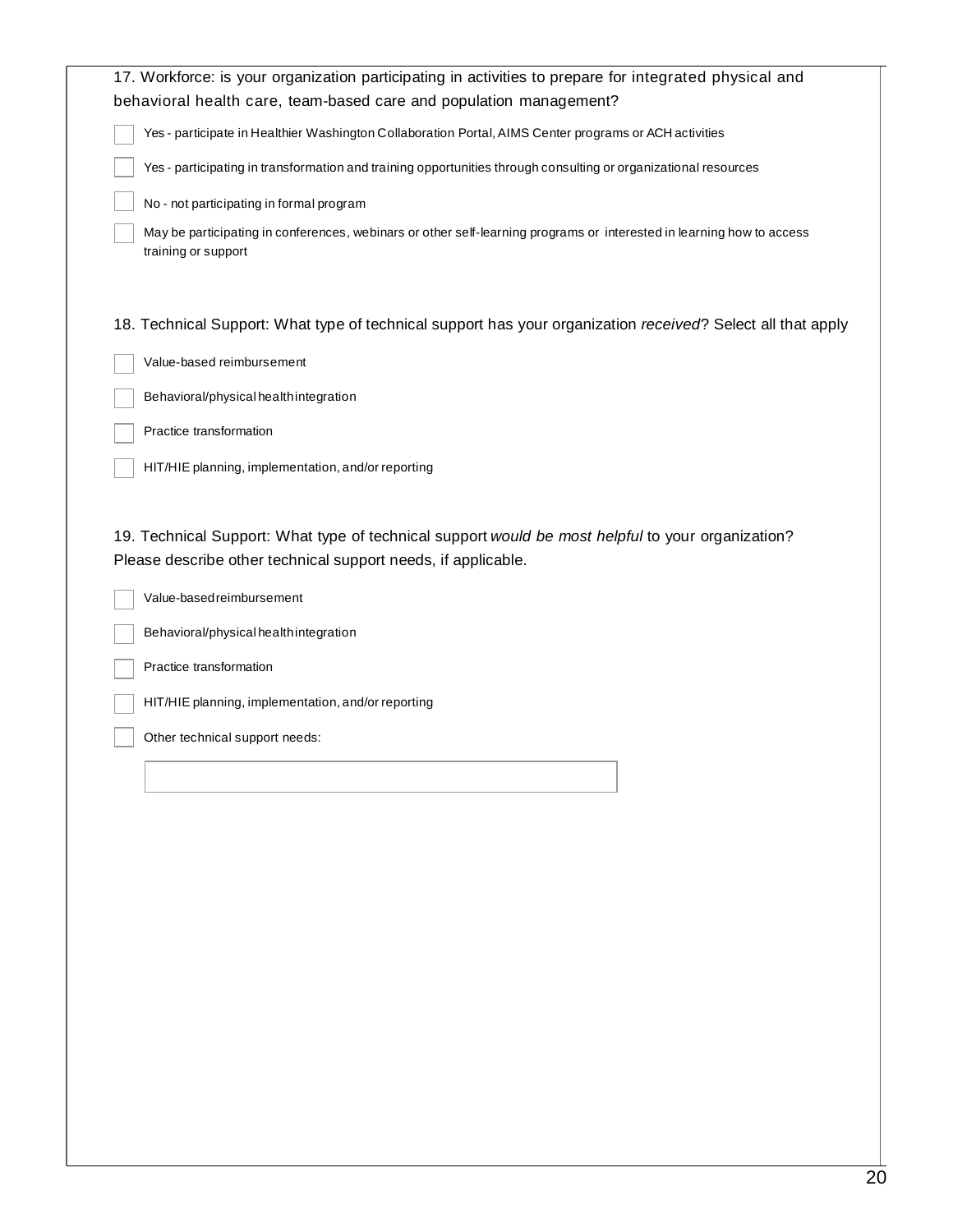

Section Four: Participation in Value-based Purchasing (VBP)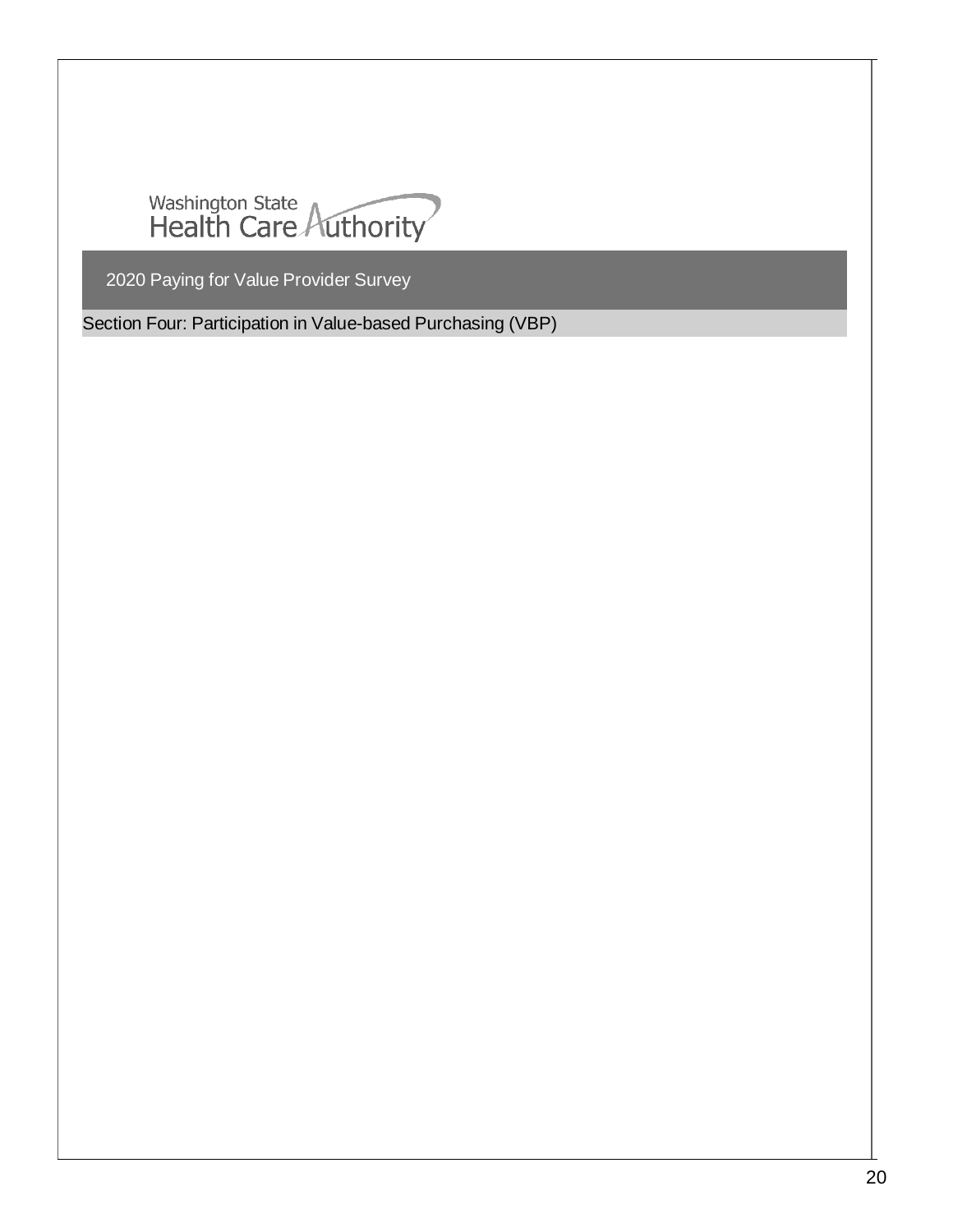| <b>Definitions</b>                        |                                                                                                                                                                                                                                                                                                                                                                                                                                                                                                                                                                                                                                                                                                                                                                                                              |  |  |  |
|-------------------------------------------|--------------------------------------------------------------------------------------------------------------------------------------------------------------------------------------------------------------------------------------------------------------------------------------------------------------------------------------------------------------------------------------------------------------------------------------------------------------------------------------------------------------------------------------------------------------------------------------------------------------------------------------------------------------------------------------------------------------------------------------------------------------------------------------------------------------|--|--|--|
| <b>Value-based Purchasing</b><br>(VBP)    | A strategic approach to purchasing healthcare services for a defined population (e.g.,<br>Apple Health, Public Employee Benefits [PEB], Medicare members), through which<br>contractors and partners (e.g., managed care organizations [MCOs], fully insured<br>health plan, third party administrators [TPAs]) are incentivized to meet specified<br>quality, cost, patient experience, and outcomes-based metrics and to incorporate<br>similar incentives in their payment arrangements with providers. Washington State<br>defines VBP arrangements between payers and providers as those alternative<br>payment models (APMs) in categories 2C and above in the Health Care Payment &<br>Learning Action Network's (HCP-LAN) APM framework from the Center for Medicare<br>and Medicaid Services (CMS). |  |  |  |
| <b>Alternative Payment</b><br>Model (APM) | A payment arrangement between a payer (e.g., Apple Health MCO) and a provider<br>that includes added incentives through payments or risk to provide high-quality and<br>cost-efficient care. APMs can apply to a specific clinical condition, a care episode, or a<br>population and can be categorized according to the APM framework.                                                                                                                                                                                                                                                                                                                                                                                                                                                                      |  |  |  |
| <b>Revenue</b>                            | Payments received under contracts with payers that are or are not value-based<br>payment contracts (i.e., fee-for-service payments [FFS]), value-based payments and<br>other types of payments received from payers for the delivery of health care and<br>related services.                                                                                                                                                                                                                                                                                                                                                                                                                                                                                                                                 |  |  |  |
| <b>Medicaid</b>                           | Washington State's Medicaid program offering health care coverage to low-income<br>residents; includes MCOs, Medicaid FFS, and Children's Health Insurance Program<br>(CHIP).                                                                                                                                                                                                                                                                                                                                                                                                                                                                                                                                                                                                                                |  |  |  |
| <b>Medicare</b>                           | The federal health insurance program for individuals 65 years of age or older, certain<br>individuals with disabilities, and individuals with End-Stage Renal Disease; includes<br>Medicare Part A, Medicare Part B, Medicare Advantage (Part C), Medicare Part D, and<br>Medigap (Medicare Supplement) plans.                                                                                                                                                                                                                                                                                                                                                                                                                                                                                               |  |  |  |
| uommerciai                                | hcludes individual market health insurance offered by commercial insurance carriers,<br>group health insurance offered by commercial insurance carriers, group health<br>insurance including third-party administration by commercial insurance carriers, and<br>any other commercial health insurance                                                                                                                                                                                                                                                                                                                                                                                                                                                                                                       |  |  |  |
| <b>Other Government</b>                   | Other government insurance plans including Labor and hdustries Workers' Comp,<br>Veterans Affairs, and Indian Health.                                                                                                                                                                                                                                                                                                                                                                                                                                                                                                                                                                                                                                                                                        |  |  |  |
| <b>Self-Pay</b>                           | Payment for services directly by patient (rather than MCO, insurance carrier,<br>State/federal agency, etc.).                                                                                                                                                                                                                                                                                                                                                                                                                                                                                                                                                                                                                                                                                                |  |  |  |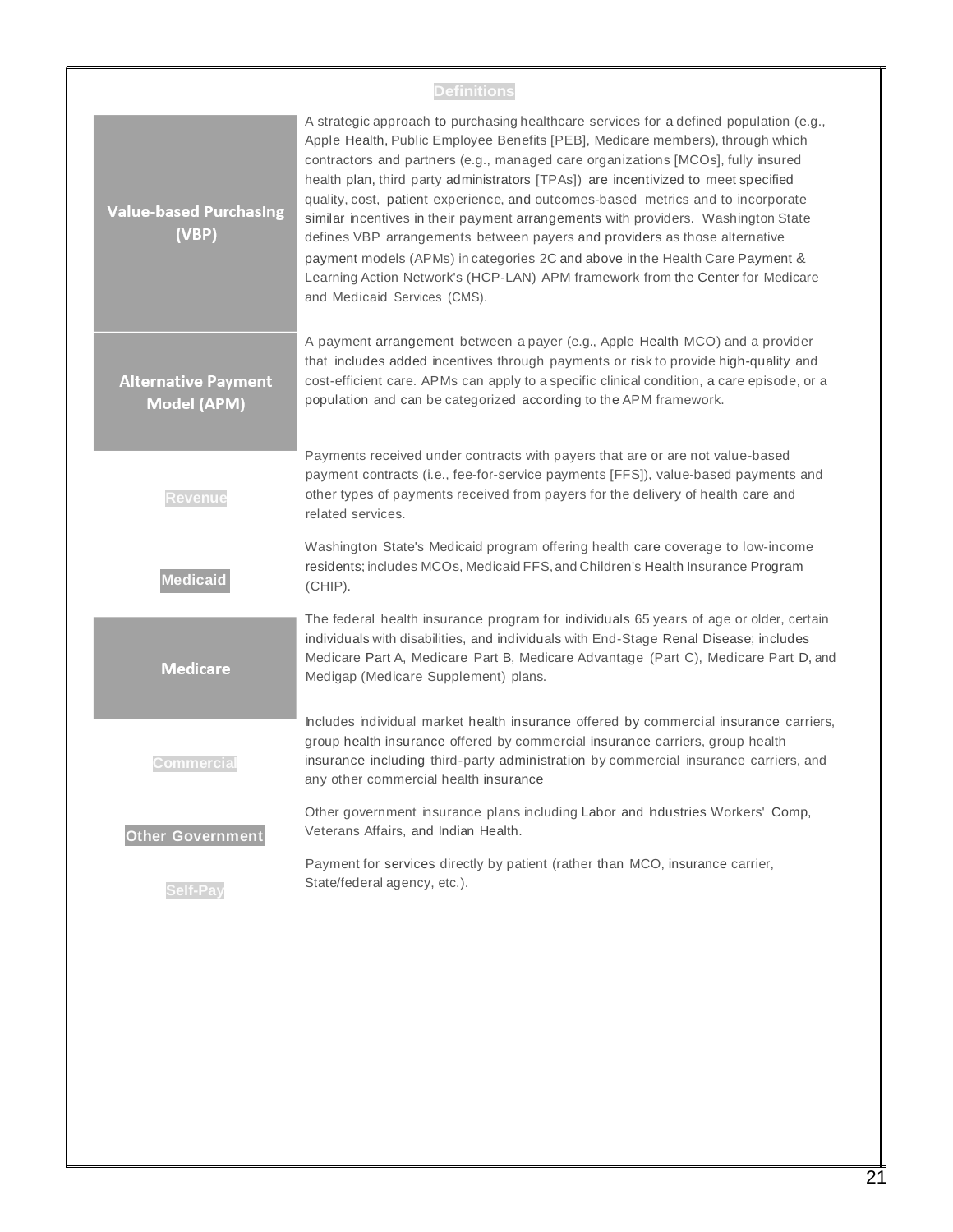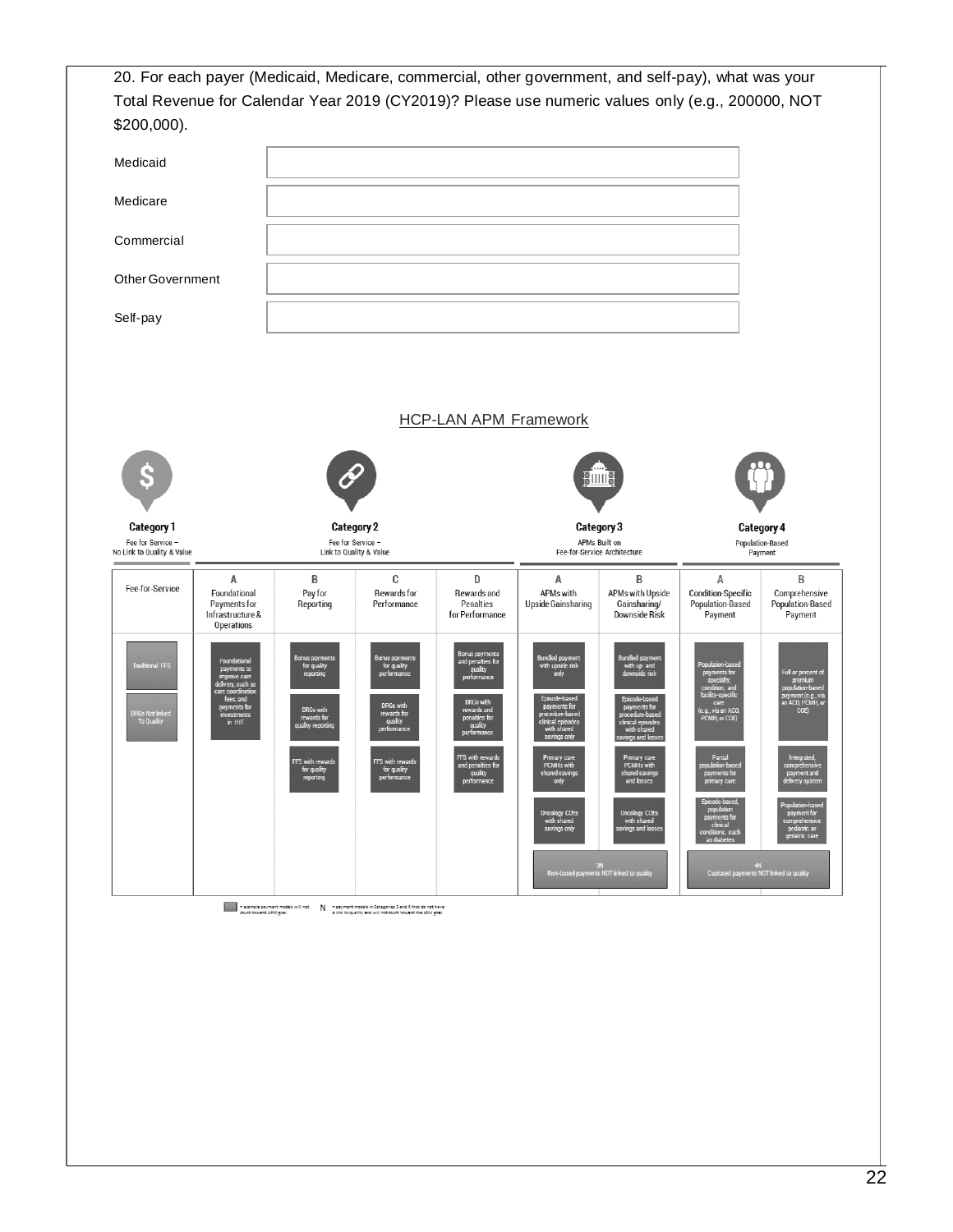|                                                   |                                                                                                                   | Health Care Payment Learning&Action Network (HCP LAN) Alternative  Payment Model (APM)                                                                                                                                                                                                                                                                                                                                                                                                                  |
|---------------------------------------------------|-------------------------------------------------------------------------------------------------------------------|---------------------------------------------------------------------------------------------------------------------------------------------------------------------------------------------------------------------------------------------------------------------------------------------------------------------------------------------------------------------------------------------------------------------------------------------------------------------------------------------------------|
| 1 - Fee-for-Service<br>with No Link to<br>Quality | 1<br>Fee-for-Service (FFS)                                                                                        | <b>Payment Categories</b><br>These payments utilize traditional FFS payments (i.e. payments<br>made for units of service) that are not adjusted to account for<br>infrastructure investments, provider reporting of quality data, or<br>provider performance on cost and quality metrics. Diagnosis-related<br>groups (DRGs), case rates and sub-capitation arrangements that are<br>not linked to quality are included in this category.                                                               |
| 2 - Fee-for-Service,<br><b>Linked to Quality</b>  | Foundational<br>2A<br>Paymentsfor<br>Infrastructure &<br>Operations<br>2B<br>Pay for Reporting                    | These payments promote infrastructure development to improve<br>care quality, though payment rates may not be adjusted by<br>performance on quality metrics. Examples include care coordination<br>fees and payment for Health hformation Technology (HIT)<br>investments.<br>These payments provide incentives or disincentives for reporting<br>quality data. Participation in pay-for-reporting programs can help<br>providers familiarize themselves with quality metrics and reporting<br>systems. |
|                                                   | 2C<br>Rewards for<br>Performance<br>2D<br>Rewards and<br>Penalties for<br>Performance                             | These payments provide financial rewards for performance on<br>quality metrics. Similar to Category 2B payments, Category 2C<br>payments can help providers familiarize themselves with quality<br>metrics and reporting systems.<br>These payments provide financial rewards and/or penalties to<br>providers based on performance on quality metrics, linking<br>reimbursement and quality performance.                                                                                               |
| <b>3 - APMs Built on FFS</b>                      | 3A<br><b>APMs with Upside</b><br>Gainsharing<br>3B<br><b>APMs with Upside</b><br>Gainsharing and<br>Downside Risk | These payment models allow providers to share in savings they<br>generate based on performance on cost and quality targets.<br>These payment models tie positive (gainsharing) and negative<br>(downside risk) payment adjustments to reimbursement based on<br>performance on cost and quality targets.                                                                                                                                                                                                |
| <b>4 - Population-Based</b><br>Payment            | 4A<br><b>Condition-Specific</b><br>Population-Based<br>Payment                                                    | These payment models hold providers accountable for the cost and<br>quality of condition-specific services, such as bundled payments for<br>cancer care or heart disease.                                                                                                                                                                                                                                                                                                                               |
|                                                   | 4 <sub>B</sub><br>Comprehensive<br>Population-Based<br>Payment                                                    | These payment models involve capitated or population-based<br>payments covering the entirety of an individual's health care needs<br>and can involve a broad range of financial and delivery system<br>integration between payers and providers.                                                                                                                                                                                                                                                        |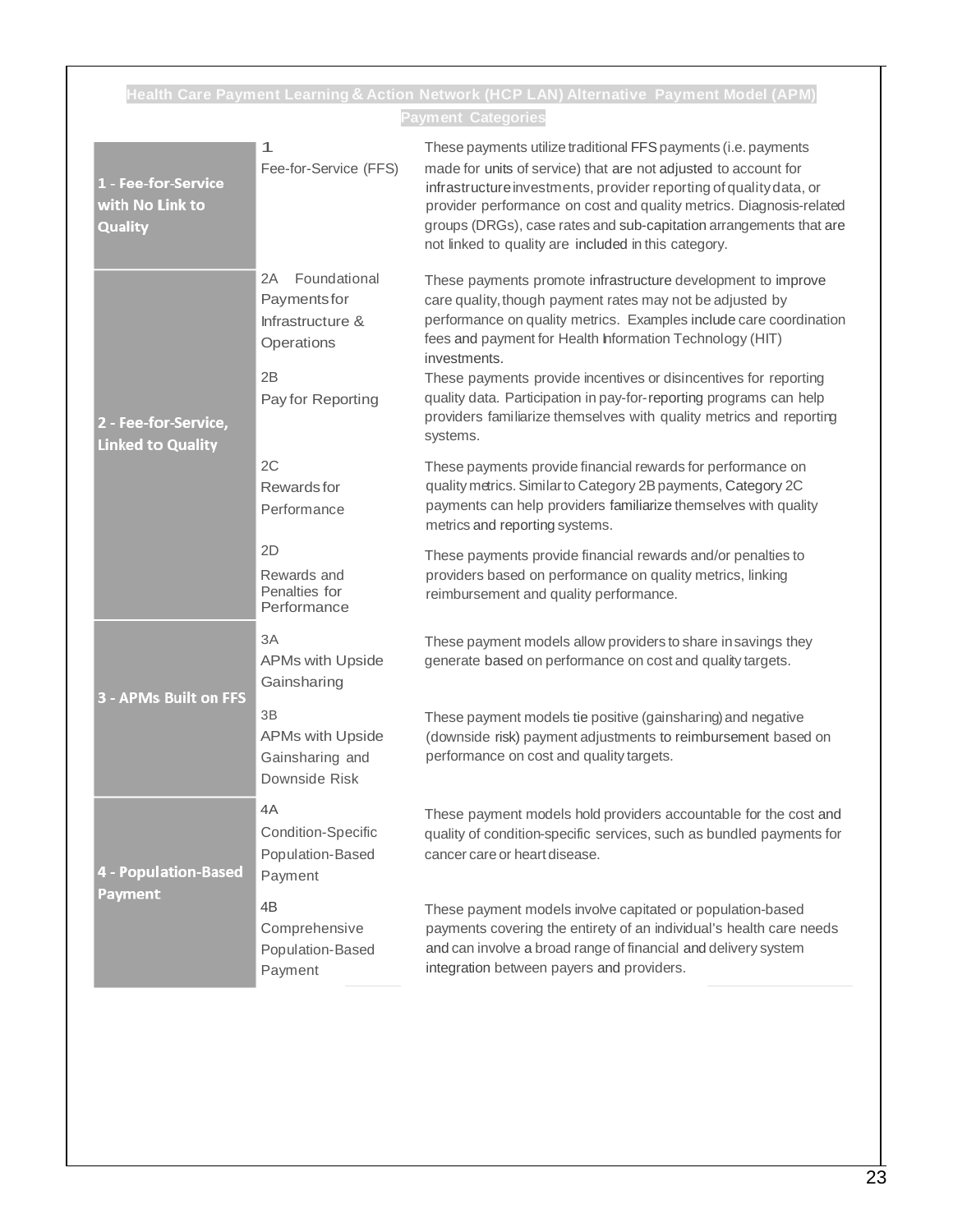|                                             | defined as payments made through arrangements described in Categories 2C through 4B of the HCP-<br>LAN APM Framework? If yes, check the box next to the corresponding payer type. |  |
|---------------------------------------------|-----------------------------------------------------------------------------------------------------------------------------------------------------------------------------------|--|
| Medicaid                                    |                                                                                                                                                                                   |  |
| Medicare                                    |                                                                                                                                                                                   |  |
| Commercial                                  |                                                                                                                                                                                   |  |
| <b>Other Government</b>                     |                                                                                                                                                                                   |  |
| Self-pay                                    |                                                                                                                                                                                   |  |
| 1 - Fee-for-Service                         | 22. For CY2019, what was the approximate percentage of total Medicaid revenue received in each<br>payment category below? Please use numeric values only (e.g., 25, NOT 25%).     |  |
| 2A - Foundational                           |                                                                                                                                                                                   |  |
| Payments for                                |                                                                                                                                                                                   |  |
| Infrastructure &                            |                                                                                                                                                                                   |  |
| Operations                                  |                                                                                                                                                                                   |  |
| 2B - Pay for Reporting                      |                                                                                                                                                                                   |  |
| 2C - Rewards for                            |                                                                                                                                                                                   |  |
| Performance                                 |                                                                                                                                                                                   |  |
| 2D - Rewards and                            |                                                                                                                                                                                   |  |
| Penalties for Performance                   |                                                                                                                                                                                   |  |
| 3A - APMs with Upside                       |                                                                                                                                                                                   |  |
| Gainsharing                                 |                                                                                                                                                                                   |  |
|                                             |                                                                                                                                                                                   |  |
| 3B - APMs with Upside<br>Gainsharing and    |                                                                                                                                                                                   |  |
| Downside Risk                               |                                                                                                                                                                                   |  |
| 3N-Risk-based                               |                                                                                                                                                                                   |  |
| payments - no link to                       |                                                                                                                                                                                   |  |
| quality                                     |                                                                                                                                                                                   |  |
|                                             |                                                                                                                                                                                   |  |
| 4A - Condition-Specific<br>Population-Based |                                                                                                                                                                                   |  |
| Payment                                     |                                                                                                                                                                                   |  |
| 4B - Comprehensive                          |                                                                                                                                                                                   |  |
| Population-Based                            |                                                                                                                                                                                   |  |
|                                             |                                                                                                                                                                                   |  |
| Payment                                     |                                                                                                                                                                                   |  |
| 4N - Capitated                              |                                                                                                                                                                                   |  |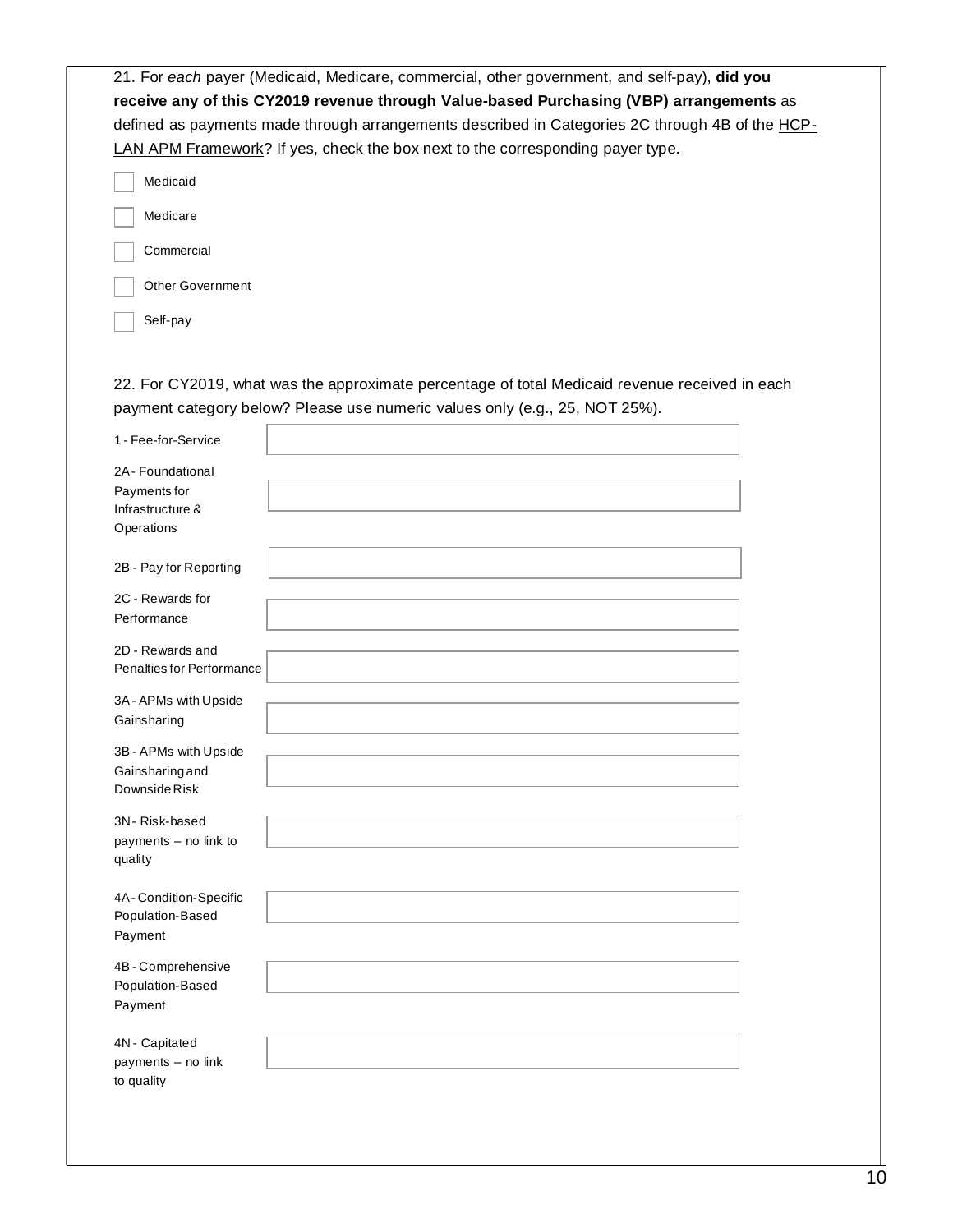| 2A - Foundational<br>Payments for<br>Infrastructure &<br>Operations<br>2B - Pay for Reporting<br>2C - Rewards for<br>Performance<br>2D - Rewards and<br>Penalties for Performance<br>3A - APMs with Upside<br>Gainsharing<br>3B - APMs with Upside<br>Gainsharing and<br>Downside Risk<br>3N-Risk-based<br>payments - no link to<br>quality<br>4A-Condition-<br>Specific Population-<br><b>Based Payment</b><br>$4B -$<br>Comprehensive<br>Population-Based<br>Payment<br>4N - Capitated<br>payments - no link | 1 - Fee-for-Service |  |
|----------------------------------------------------------------------------------------------------------------------------------------------------------------------------------------------------------------------------------------------------------------------------------------------------------------------------------------------------------------------------------------------------------------------------------------------------------------------------------------------------------------|---------------------|--|
|                                                                                                                                                                                                                                                                                                                                                                                                                                                                                                                |                     |  |
|                                                                                                                                                                                                                                                                                                                                                                                                                                                                                                                |                     |  |
|                                                                                                                                                                                                                                                                                                                                                                                                                                                                                                                |                     |  |
|                                                                                                                                                                                                                                                                                                                                                                                                                                                                                                                |                     |  |
|                                                                                                                                                                                                                                                                                                                                                                                                                                                                                                                |                     |  |
|                                                                                                                                                                                                                                                                                                                                                                                                                                                                                                                |                     |  |
|                                                                                                                                                                                                                                                                                                                                                                                                                                                                                                                |                     |  |
|                                                                                                                                                                                                                                                                                                                                                                                                                                                                                                                |                     |  |
|                                                                                                                                                                                                                                                                                                                                                                                                                                                                                                                |                     |  |
|                                                                                                                                                                                                                                                                                                                                                                                                                                                                                                                |                     |  |
|                                                                                                                                                                                                                                                                                                                                                                                                                                                                                                                |                     |  |
|                                                                                                                                                                                                                                                                                                                                                                                                                                                                                                                |                     |  |
|                                                                                                                                                                                                                                                                                                                                                                                                                                                                                                                |                     |  |
|                                                                                                                                                                                                                                                                                                                                                                                                                                                                                                                |                     |  |
|                                                                                                                                                                                                                                                                                                                                                                                                                                                                                                                |                     |  |
|                                                                                                                                                                                                                                                                                                                                                                                                                                                                                                                |                     |  |
|                                                                                                                                                                                                                                                                                                                                                                                                                                                                                                                |                     |  |
|                                                                                                                                                                                                                                                                                                                                                                                                                                                                                                                |                     |  |
|                                                                                                                                                                                                                                                                                                                                                                                                                                                                                                                |                     |  |
|                                                                                                                                                                                                                                                                                                                                                                                                                                                                                                                |                     |  |
|                                                                                                                                                                                                                                                                                                                                                                                                                                                                                                                |                     |  |
|                                                                                                                                                                                                                                                                                                                                                                                                                                                                                                                |                     |  |
|                                                                                                                                                                                                                                                                                                                                                                                                                                                                                                                |                     |  |
|                                                                                                                                                                                                                                                                                                                                                                                                                                                                                                                |                     |  |
|                                                                                                                                                                                                                                                                                                                                                                                                                                                                                                                |                     |  |
|                                                                                                                                                                                                                                                                                                                                                                                                                                                                                                                |                     |  |
|                                                                                                                                                                                                                                                                                                                                                                                                                                                                                                                |                     |  |
|                                                                                                                                                                                                                                                                                                                                                                                                                                                                                                                | to quality          |  |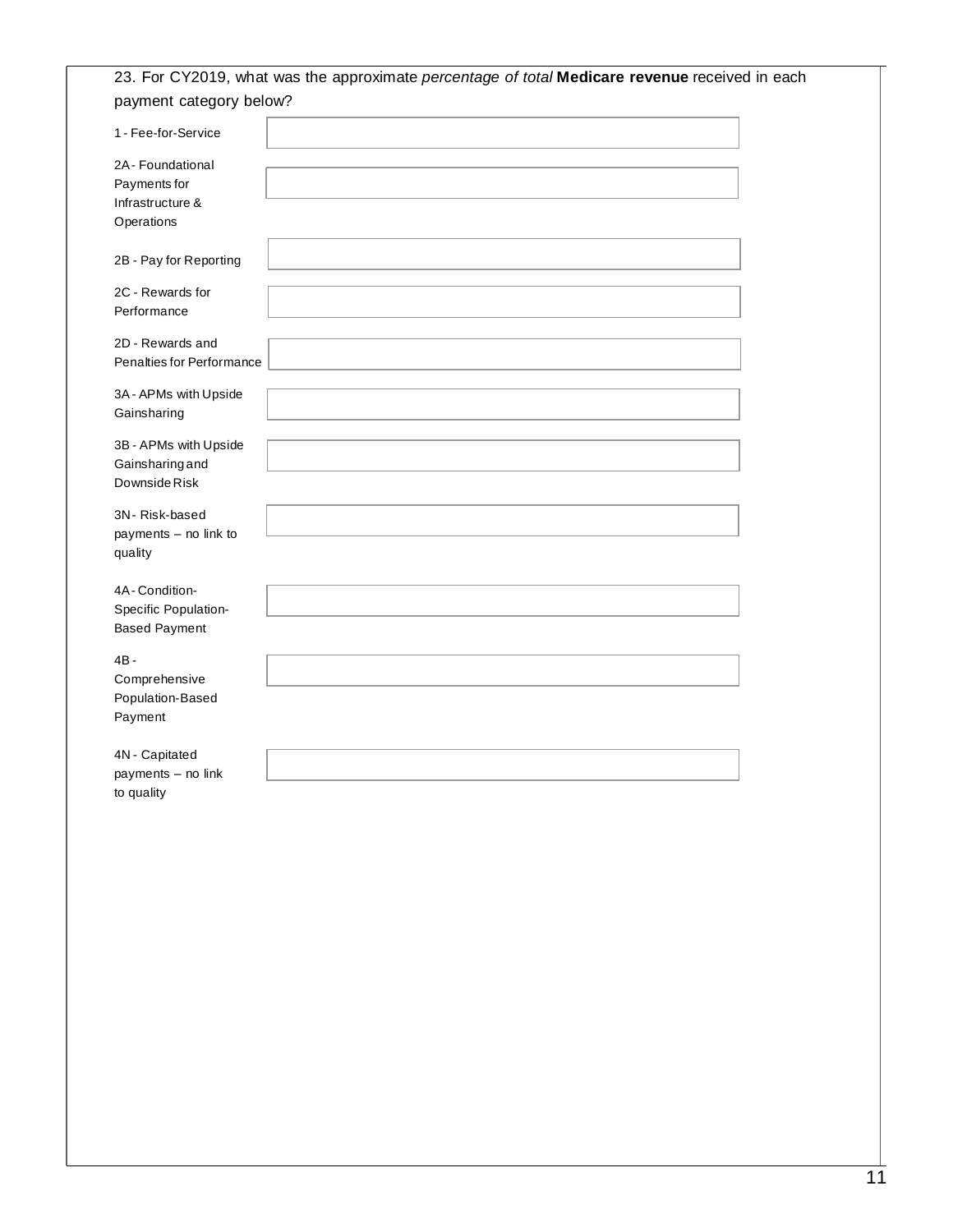| 24. For CY2019, what was the approximate percentage of total commercial revenue received in                                                                                               |                                      |
|-------------------------------------------------------------------------------------------------------------------------------------------------------------------------------------------|--------------------------------------|
| each payment category below?                                                                                                                                                              |                                      |
| 1 - Fee-for-Service                                                                                                                                                                       |                                      |
| 2A-Foundational Payments<br>for Infrastructure &<br>Operations                                                                                                                            |                                      |
| 2B - Pay for Reporting                                                                                                                                                                    |                                      |
| 2C - Rewards for<br>Performance                                                                                                                                                           |                                      |
| 2D - Rewards and<br>Penalties for Performance                                                                                                                                             |                                      |
| 3A - APMs with Upside<br>Gainsharing                                                                                                                                                      |                                      |
| 3B - APMs with Upside<br>Gainsharing and<br>Downside Risk                                                                                                                                 |                                      |
| 3N-Risk-based<br>payments - no link to<br>quality                                                                                                                                         |                                      |
| 4A - Condition-<br>Specific Population-<br><b>Based Payment</b>                                                                                                                           |                                      |
| $4B -$<br>Comprehensive<br>Population-Based<br>Payment                                                                                                                                    |                                      |
| 4N - Capitated<br>payments - no link<br>to quality                                                                                                                                        |                                      |
| 25. How would you describe your VBP readiness?                                                                                                                                            |                                      |
| Very ready and highly capable                                                                                                                                                             | Not very ready with limited capacity |
| Mostly ready and capable                                                                                                                                                                  | Not ready with inadequate capacity   |
| Somewhat ready and capable                                                                                                                                                                |                                      |
| 26. Have any of your clinicians achieved certification as a Qualifying Advanced Alternative Payment<br>Model Participant (QP) through the CMS Quality Payment Program (QPP) for Medicare? |                                      |
| Yes                                                                                                                                                                                       |                                      |
| No                                                                                                                                                                                        |                                      |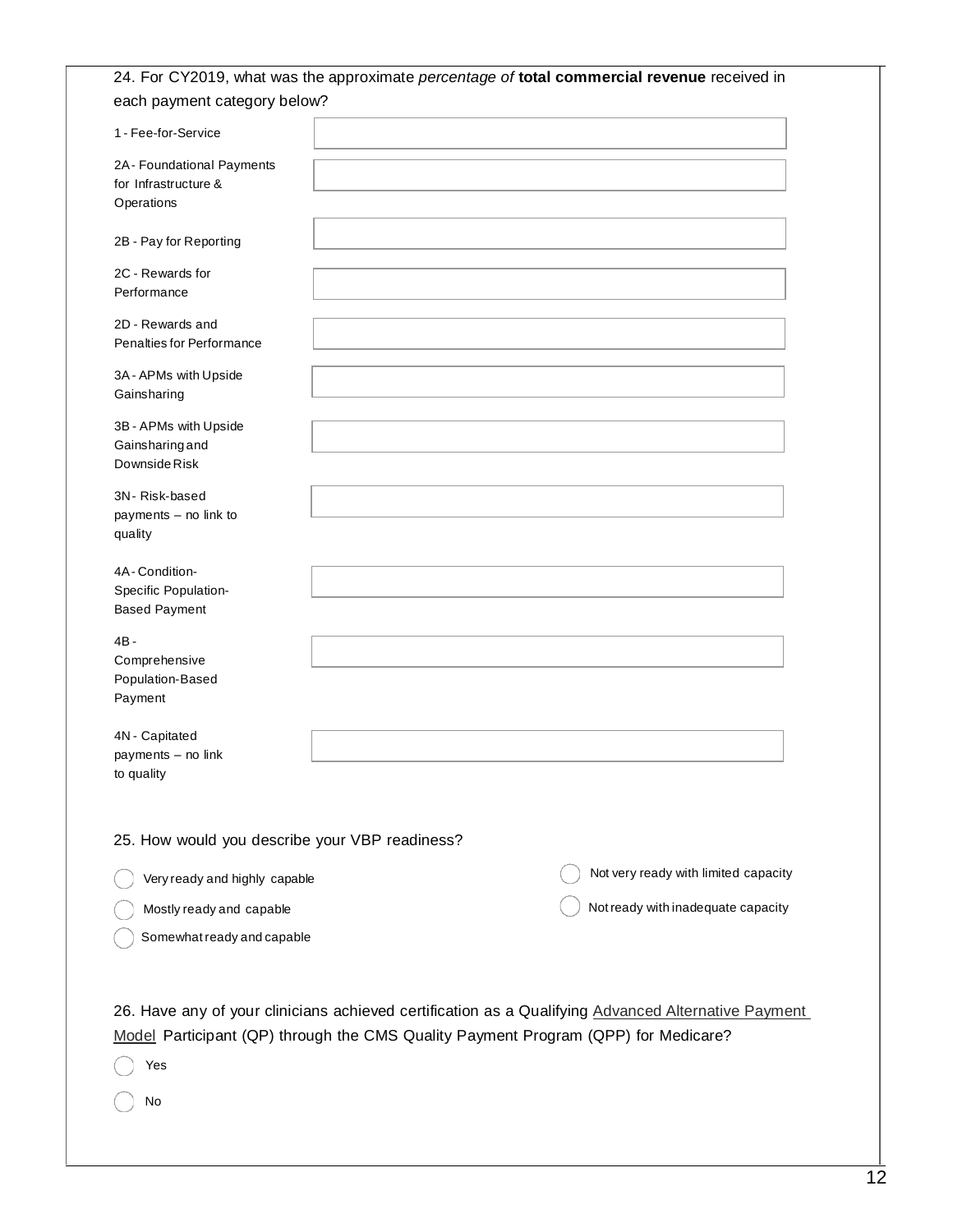27. If you have clinicians who have achieved QP status through the QPP, for which Performance Years (PY) have they achieved it?

PY 2017 PY 2018 PY 2019 PY 2020

How did this certification add value to your VBP adoption and team-based care implementation strategies to support VBP?

28. Do clinicians within your organization intend to apply for QP status for Advanced APMs through QPP in future QPP Performance Years?

Yes

No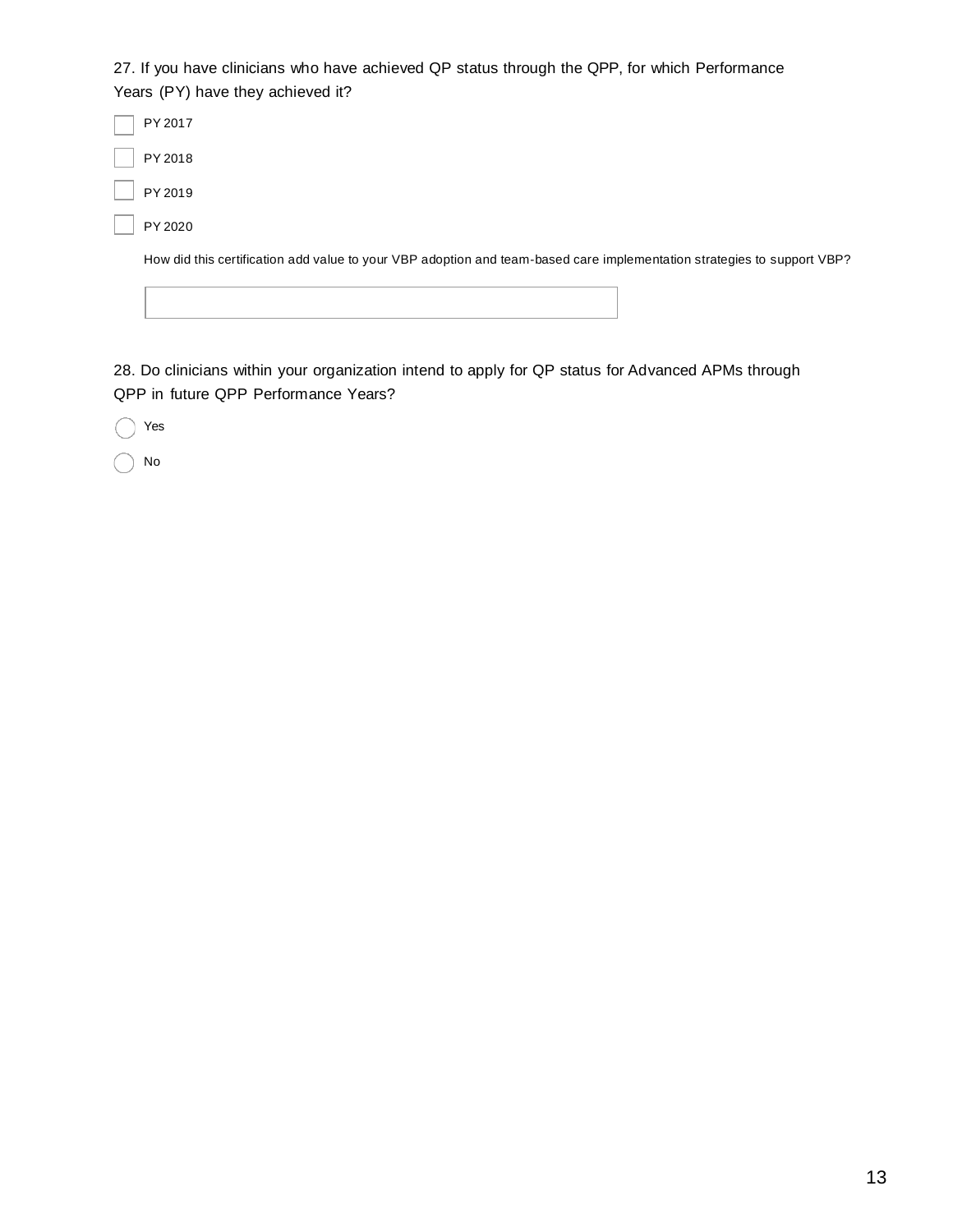| <b>Washington State</b> |  |
|-------------------------|--|
| Health Care Authority   |  |

## Section Five: Experience with VBP

29. If you are participating in VBP through any payer, how would you describe your *organization's* experience? Please describe the positive and/or negative impacts of VBP on your organization's experience.

| Very positive                                                                        |                                                                                                   |
|--------------------------------------------------------------------------------------|---------------------------------------------------------------------------------------------------|
| Positive                                                                             |                                                                                                   |
| Neutral                                                                              |                                                                                                   |
| Negative                                                                             |                                                                                                   |
| Very negative                                                                        |                                                                                                   |
| Comments:                                                                            |                                                                                                   |
|                                                                                      |                                                                                                   |
|                                                                                      |                                                                                                   |
|                                                                                      | 30. Relative to VBP, how would you describe your employed clinicians' experience? Please describe |
| the positive and/or negative impacts of VBP on your employed clinicians' experience. |                                                                                                   |
| Very positive                                                                        | Negative                                                                                          |

| very positive           | Negative      |
|-------------------------|---------------|
| Positive                | Very negative |
| Neutral                 |               |
| Other (please specify): |               |
|                         |               |
|                         |               |
|                         |               |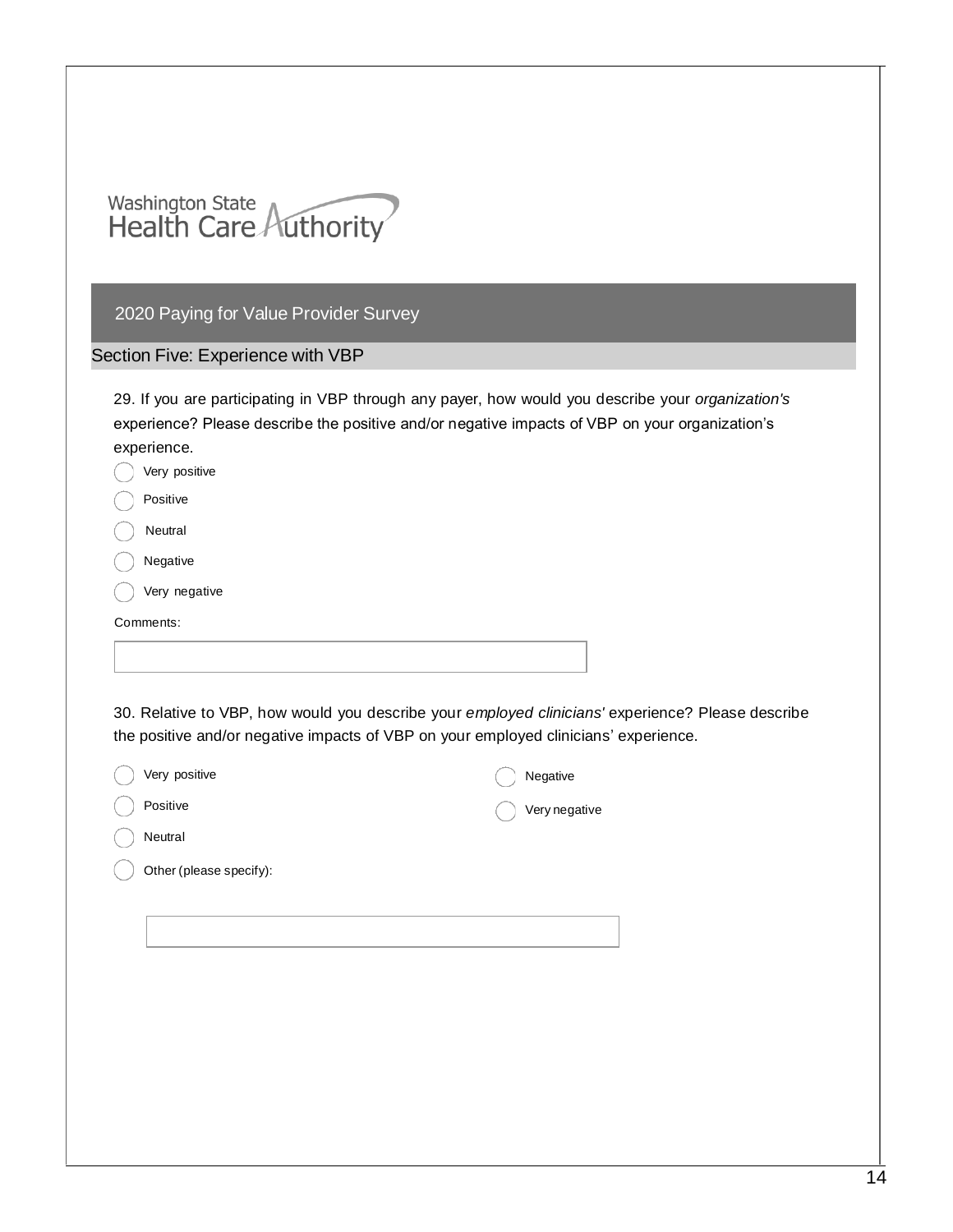| Interoperable data systems<br>training for providers<br>Access to comprehensive data on patient populations<br>(e.g., demographics, morbidity data)<br>behavioral health integration, federal regulations regarding<br>Availability of timely patient/population cost data to<br>anti-trust/safe harbors)<br>assist with financial management<br>Aligned incentives and/or contract requirements<br>Ability to understand and analyze payment models<br>Aligned quality measurements and definitions<br>Sufficient patient volume by payer to take on clinical risk<br>Trusted partnerships and collaboration with payers<br>Consumer engagement<br>Development of medical home culture with engaged<br>your organization<br>providers<br>State-based initiatives (e.g., State Innovation Model grant,<br>Healthier Washington; Medicaid Transformation<br>Demonstration)<br>Other (please specify):<br>32. What are the greatest barriers to participating in VBP?<br>Lack of interoperable data systems<br>training for providers<br>Lack of access to comprehensive data on patient<br>Regulation or policies (federal, state, other)<br>populations (e.g., demographics, morbidity data)<br>Misaligned incentives and/or contract requirements<br>Lack of timely cost data to assist with financial management<br>Inability to adequately understand and analyze payment<br>Misaligned quality measurements and definitions<br>models<br>Insufficient patient volume by payer to take on clinical risk<br>Lack of trusted partnerships and collaboration with providers<br>Lack of consumer engagement<br>outside your organization<br>Lack of or difficulty developing medical home culture with<br>Implementation of state-based initiatives (e.g., State<br>engaged providers<br>Transformation Demonstration)<br>Other (please specify): | 31. If you are participating in VBP, what has enabled your participation? |                                                                |
|--------------------------------------------------------------------------------------------------------------------------------------------------------------------------------------------------------------------------------------------------------------------------------------------------------------------------------------------------------------------------------------------------------------------------------------------------------------------------------------------------------------------------------------------------------------------------------------------------------------------------------------------------------------------------------------------------------------------------------------------------------------------------------------------------------------------------------------------------------------------------------------------------------------------------------------------------------------------------------------------------------------------------------------------------------------------------------------------------------------------------------------------------------------------------------------------------------------------------------------------------------------------------------------------------------------------------------------------------------------------------------------------------------------------------------------------------------------------------------------------------------------------------------------------------------------------------------------------------------------------------------------------------------------------------------------------------------------------------------------------------------------------------------------------------------------------------------------------------|---------------------------------------------------------------------------|----------------------------------------------------------------|
|                                                                                                                                                                                                                                                                                                                                                                                                                                                                                                                                                                                                                                                                                                                                                                                                                                                                                                                                                                                                                                                                                                                                                                                                                                                                                                                                                                                                                                                                                                                                                                                                                                                                                                                                                                                                                                                  |                                                                           | Common clinical protocols and/or guidelines associated with    |
|                                                                                                                                                                                                                                                                                                                                                                                                                                                                                                                                                                                                                                                                                                                                                                                                                                                                                                                                                                                                                                                                                                                                                                                                                                                                                                                                                                                                                                                                                                                                                                                                                                                                                                                                                                                                                                                  |                                                                           | Regulatory changes (e.g., state legislation promoting          |
|                                                                                                                                                                                                                                                                                                                                                                                                                                                                                                                                                                                                                                                                                                                                                                                                                                                                                                                                                                                                                                                                                                                                                                                                                                                                                                                                                                                                                                                                                                                                                                                                                                                                                                                                                                                                                                                  |                                                                           |                                                                |
|                                                                                                                                                                                                                                                                                                                                                                                                                                                                                                                                                                                                                                                                                                                                                                                                                                                                                                                                                                                                                                                                                                                                                                                                                                                                                                                                                                                                                                                                                                                                                                                                                                                                                                                                                                                                                                                  |                                                                           |                                                                |
|                                                                                                                                                                                                                                                                                                                                                                                                                                                                                                                                                                                                                                                                                                                                                                                                                                                                                                                                                                                                                                                                                                                                                                                                                                                                                                                                                                                                                                                                                                                                                                                                                                                                                                                                                                                                                                                  |                                                                           |                                                                |
|                                                                                                                                                                                                                                                                                                                                                                                                                                                                                                                                                                                                                                                                                                                                                                                                                                                                                                                                                                                                                                                                                                                                                                                                                                                                                                                                                                                                                                                                                                                                                                                                                                                                                                                                                                                                                                                  |                                                                           | Trusted partnerships and collaboration with providers outside  |
|                                                                                                                                                                                                                                                                                                                                                                                                                                                                                                                                                                                                                                                                                                                                                                                                                                                                                                                                                                                                                                                                                                                                                                                                                                                                                                                                                                                                                                                                                                                                                                                                                                                                                                                                                                                                                                                  |                                                                           |                                                                |
|                                                                                                                                                                                                                                                                                                                                                                                                                                                                                                                                                                                                                                                                                                                                                                                                                                                                                                                                                                                                                                                                                                                                                                                                                                                                                                                                                                                                                                                                                                                                                                                                                                                                                                                                                                                                                                                  |                                                                           |                                                                |
|                                                                                                                                                                                                                                                                                                                                                                                                                                                                                                                                                                                                                                                                                                                                                                                                                                                                                                                                                                                                                                                                                                                                                                                                                                                                                                                                                                                                                                                                                                                                                                                                                                                                                                                                                                                                                                                  |                                                                           |                                                                |
|                                                                                                                                                                                                                                                                                                                                                                                                                                                                                                                                                                                                                                                                                                                                                                                                                                                                                                                                                                                                                                                                                                                                                                                                                                                                                                                                                                                                                                                                                                                                                                                                                                                                                                                                                                                                                                                  |                                                                           |                                                                |
|                                                                                                                                                                                                                                                                                                                                                                                                                                                                                                                                                                                                                                                                                                                                                                                                                                                                                                                                                                                                                                                                                                                                                                                                                                                                                                                                                                                                                                                                                                                                                                                                                                                                                                                                                                                                                                                  |                                                                           | Differing clinical protocols and/or guidelines associated with |
|                                                                                                                                                                                                                                                                                                                                                                                                                                                                                                                                                                                                                                                                                                                                                                                                                                                                                                                                                                                                                                                                                                                                                                                                                                                                                                                                                                                                                                                                                                                                                                                                                                                                                                                                                                                                                                                  |                                                                           |                                                                |
|                                                                                                                                                                                                                                                                                                                                                                                                                                                                                                                                                                                                                                                                                                                                                                                                                                                                                                                                                                                                                                                                                                                                                                                                                                                                                                                                                                                                                                                                                                                                                                                                                                                                                                                                                                                                                                                  |                                                                           |                                                                |
|                                                                                                                                                                                                                                                                                                                                                                                                                                                                                                                                                                                                                                                                                                                                                                                                                                                                                                                                                                                                                                                                                                                                                                                                                                                                                                                                                                                                                                                                                                                                                                                                                                                                                                                                                                                                                                                  |                                                                           |                                                                |
|                                                                                                                                                                                                                                                                                                                                                                                                                                                                                                                                                                                                                                                                                                                                                                                                                                                                                                                                                                                                                                                                                                                                                                                                                                                                                                                                                                                                                                                                                                                                                                                                                                                                                                                                                                                                                                                  |                                                                           | Lack of trusted partnerships and collaboration with payers     |
|                                                                                                                                                                                                                                                                                                                                                                                                                                                                                                                                                                                                                                                                                                                                                                                                                                                                                                                                                                                                                                                                                                                                                                                                                                                                                                                                                                                                                                                                                                                                                                                                                                                                                                                                                                                                                                                  |                                                                           |                                                                |
|                                                                                                                                                                                                                                                                                                                                                                                                                                                                                                                                                                                                                                                                                                                                                                                                                                                                                                                                                                                                                                                                                                                                                                                                                                                                                                                                                                                                                                                                                                                                                                                                                                                                                                                                                                                                                                                  |                                                                           | Innovation Model grant, Healthier Washington; Medicaid         |
|                                                                                                                                                                                                                                                                                                                                                                                                                                                                                                                                                                                                                                                                                                                                                                                                                                                                                                                                                                                                                                                                                                                                                                                                                                                                                                                                                                                                                                                                                                                                                                                                                                                                                                                                                                                                                                                  |                                                                           |                                                                |
|                                                                                                                                                                                                                                                                                                                                                                                                                                                                                                                                                                                                                                                                                                                                                                                                                                                                                                                                                                                                                                                                                                                                                                                                                                                                                                                                                                                                                                                                                                                                                                                                                                                                                                                                                                                                                                                  |                                                                           |                                                                |
|                                                                                                                                                                                                                                                                                                                                                                                                                                                                                                                                                                                                                                                                                                                                                                                                                                                                                                                                                                                                                                                                                                                                                                                                                                                                                                                                                                                                                                                                                                                                                                                                                                                                                                                                                                                                                                                  |                                                                           |                                                                |
|                                                                                                                                                                                                                                                                                                                                                                                                                                                                                                                                                                                                                                                                                                                                                                                                                                                                                                                                                                                                                                                                                                                                                                                                                                                                                                                                                                                                                                                                                                                                                                                                                                                                                                                                                                                                                                                  |                                                                           |                                                                |
|                                                                                                                                                                                                                                                                                                                                                                                                                                                                                                                                                                                                                                                                                                                                                                                                                                                                                                                                                                                                                                                                                                                                                                                                                                                                                                                                                                                                                                                                                                                                                                                                                                                                                                                                                                                                                                                  |                                                                           |                                                                |
|                                                                                                                                                                                                                                                                                                                                                                                                                                                                                                                                                                                                                                                                                                                                                                                                                                                                                                                                                                                                                                                                                                                                                                                                                                                                                                                                                                                                                                                                                                                                                                                                                                                                                                                                                                                                                                                  |                                                                           |                                                                |
|                                                                                                                                                                                                                                                                                                                                                                                                                                                                                                                                                                                                                                                                                                                                                                                                                                                                                                                                                                                                                                                                                                                                                                                                                                                                                                                                                                                                                                                                                                                                                                                                                                                                                                                                                                                                                                                  |                                                                           |                                                                |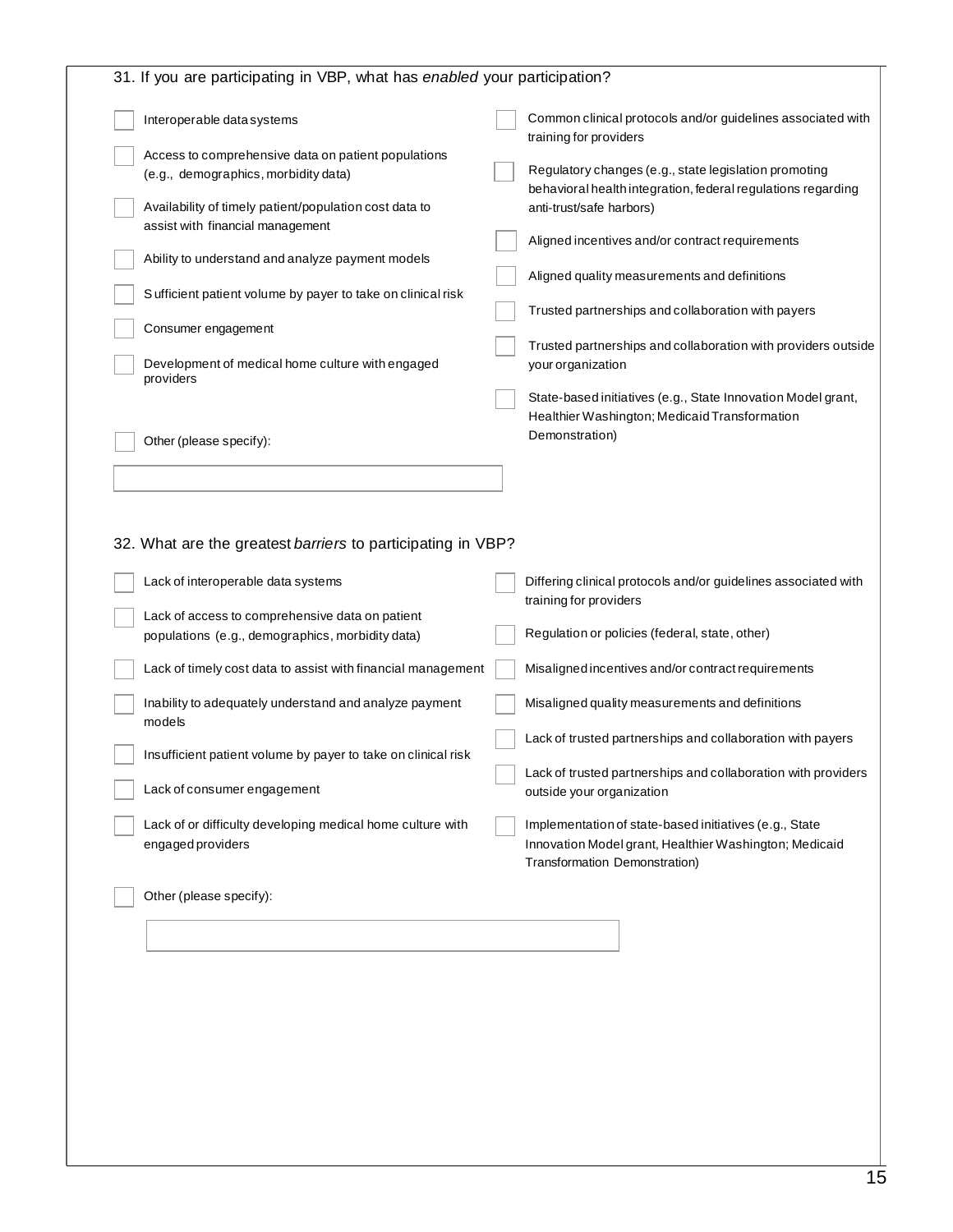33. The top three barriers reported in last year's provider survey were: (1) "*lack of timely cost data to assist with financial management*," (2) "*lack of access to comprehensive data on patient populations*" and (3) "*misaligned incentives and/or contract requirements*." Relative to these three barriers and other barriers listed above, is your current situation **better, worse, or about the same**? Please describe what is needed, and from whom (e.g., HCA, health plan partner, clinical practice) to improve on these barriers.

| <b>Better</b>  |  |
|----------------|--|
| About the same |  |
| Worse          |  |
|                |  |

34. Realistically, how do you expect your participation in VBP to change over the next 12 months (in terms of total revenue from VBP contracts)?

Increase

Stay the same

Decrease

35. Has the COVID-19 pandemic affected your practice's ability or capacity in the following ways? Please describe if you have experienced other impacts not listed here.

Reduced willingness or ability to take on additional risk and/or VBP contracts

Challenges to the sustainability of normal business operations

Challenges to maintain ongoing and appropriate patient follow-up

Negative impacts on quality measure reporting and/or performance

Other:

36. From your perspective, how should payers, purchasers, and providers adjust their VBP strategies in light of the COVID-19 pandemic?

Reduce/limit risk-based payment models until the pandemic is over

Continue expanding VBP models

Focus on global budget/capitated arrangements not necessarily tied to quality

Pause the expansion of VBP and focus on sustaining access to and improving the availability and provision of telehealth services

Other: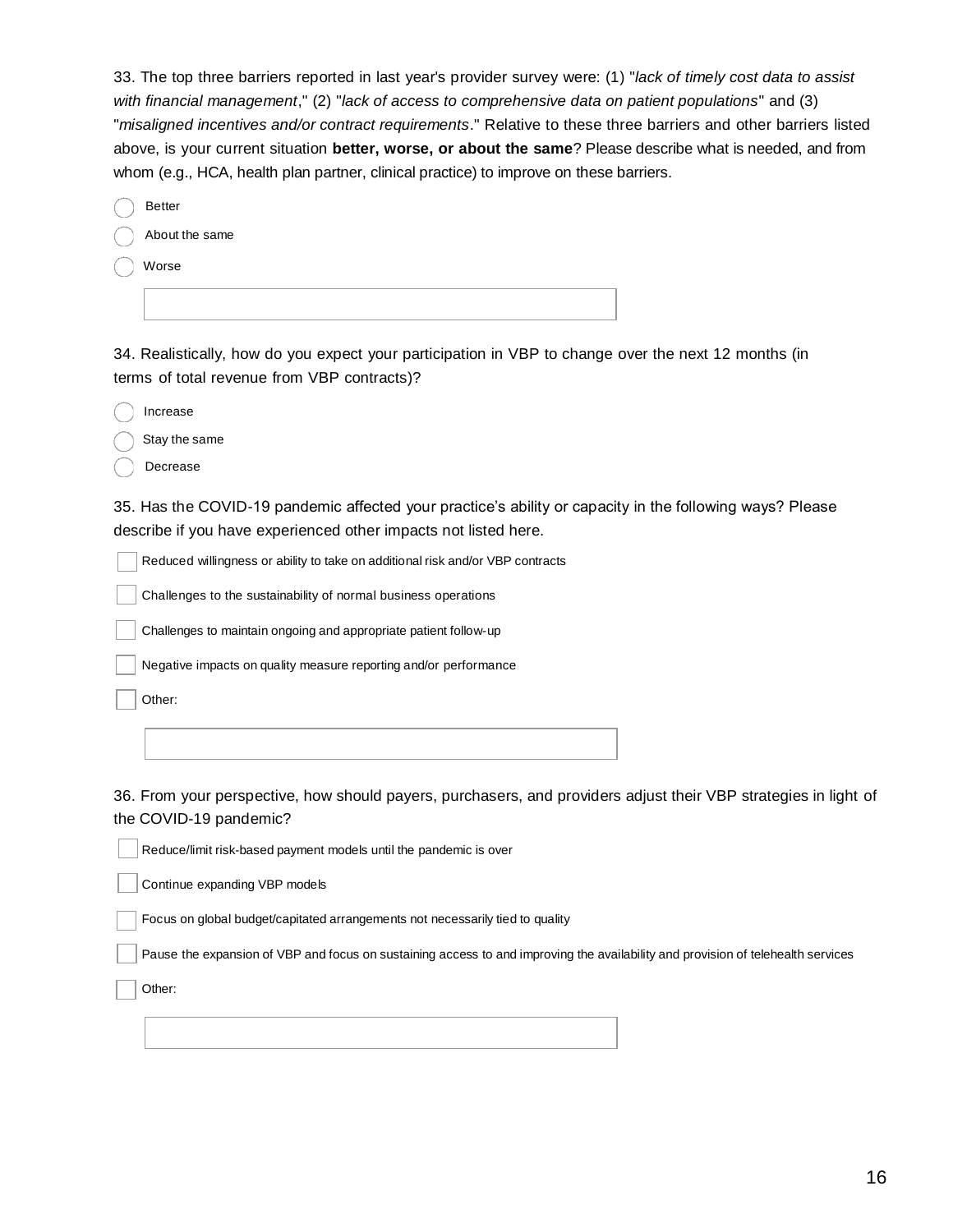37. Relative to VBP, how clear are the respective roles of the HCA, payers (including MCOs), ACHs, and provider organizations? Please describe what actions from whom (e.g., HCA, health plan partners, clinical practice) would improve role clarity.

| Extremely clear  |
|------------------|
| $( )$ Very clear |

Not so clear

Not at all clear

Somewhat clear

Comments: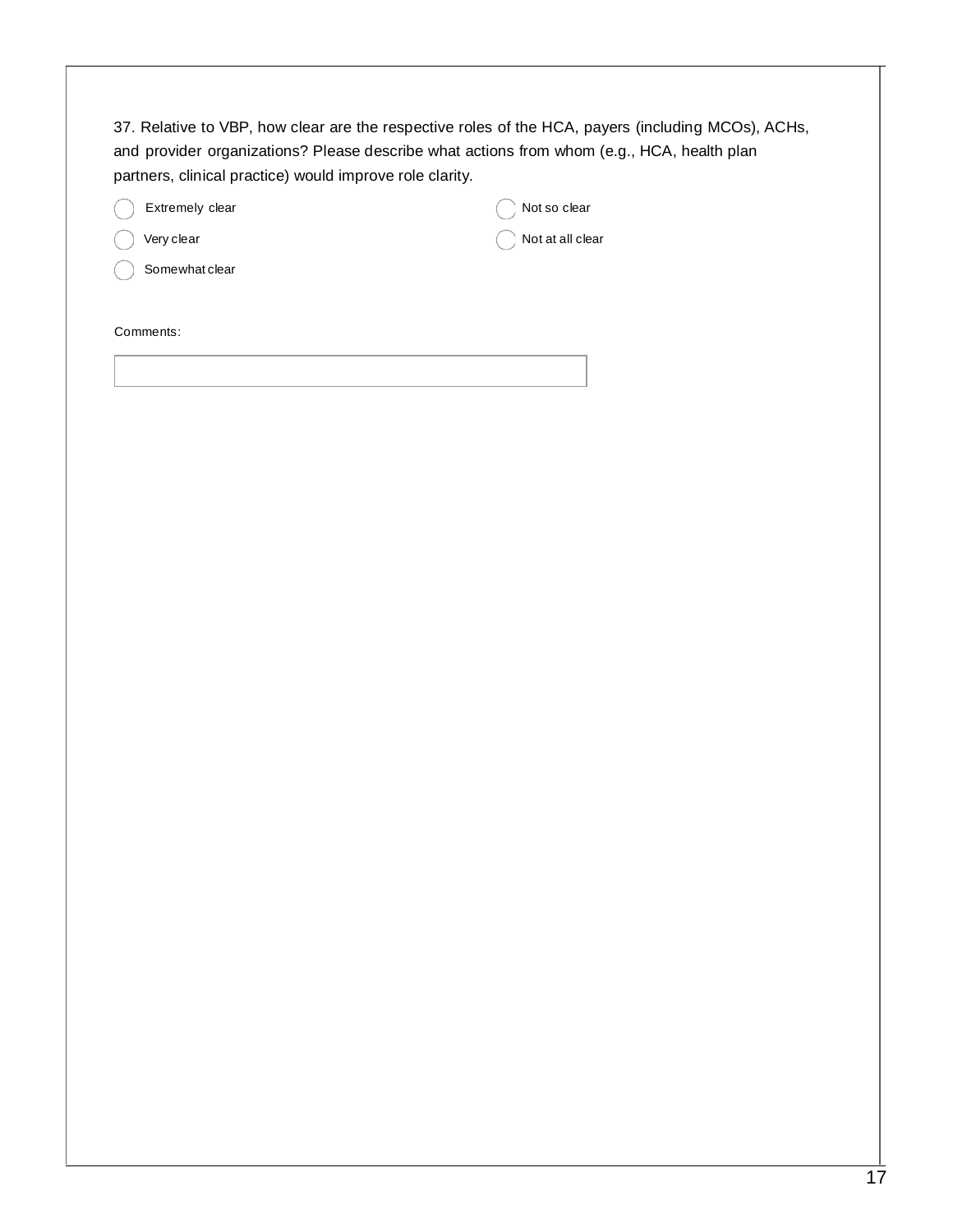

#### Section Six: Sharing Response Information with ACHs

38. In order to better support ACHs understand the VBP landscape and to minimize the number of times health care providers are asked these types of questions, ACHs have asked us to share providers' survey responses with the relevant ACH(s). Does your organization give HCA permission to share the information above with the ACH(s) within whose regions you serve?

If you select "Yes" the ACHs within which you participate will not share your responses outside of their organization.

If you select "No" your responses will only be disclosed in aggregate or in accordance with public disclosure request laws.

Yes

No